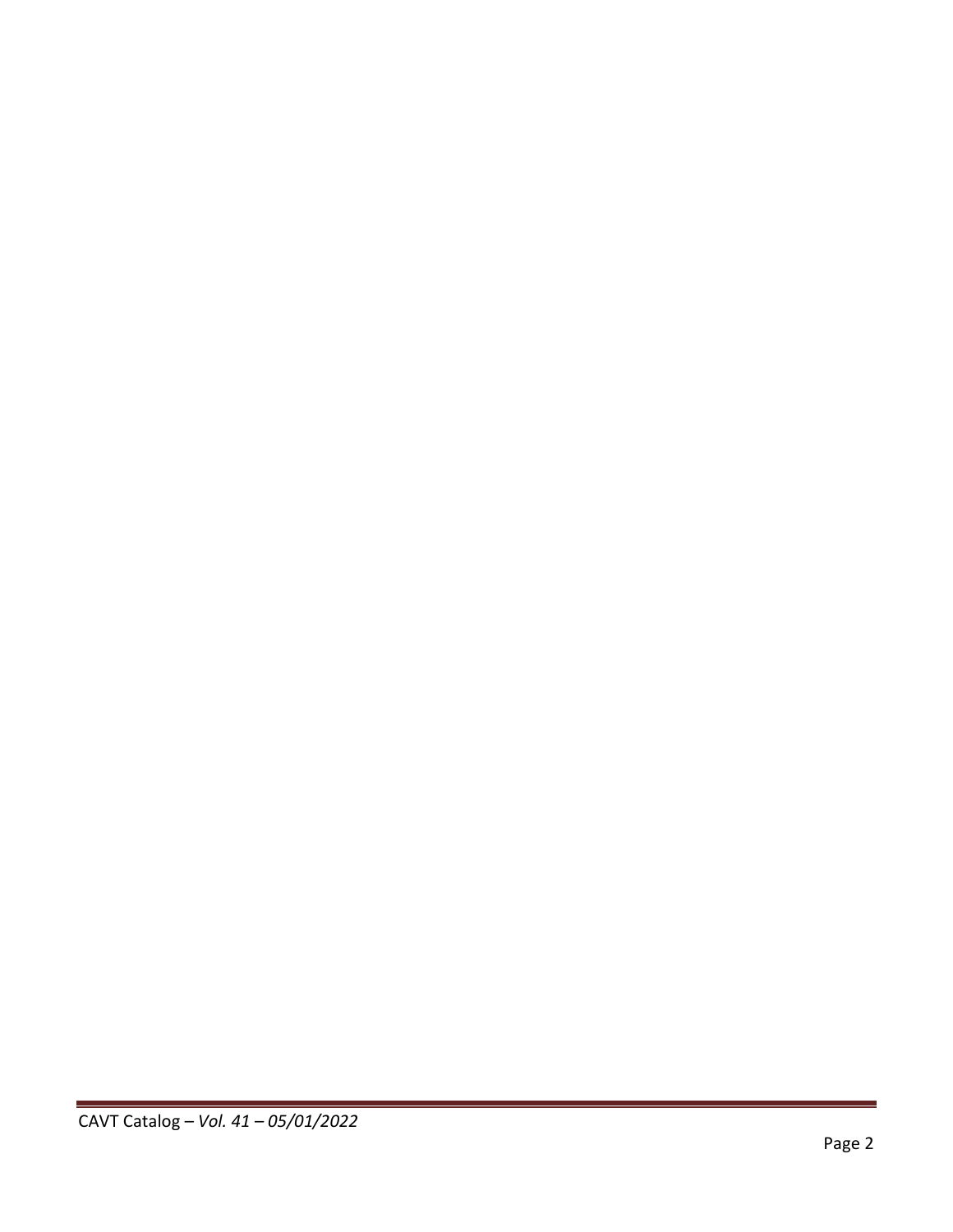# **Table of Contents**

<span id="page-2-0"></span>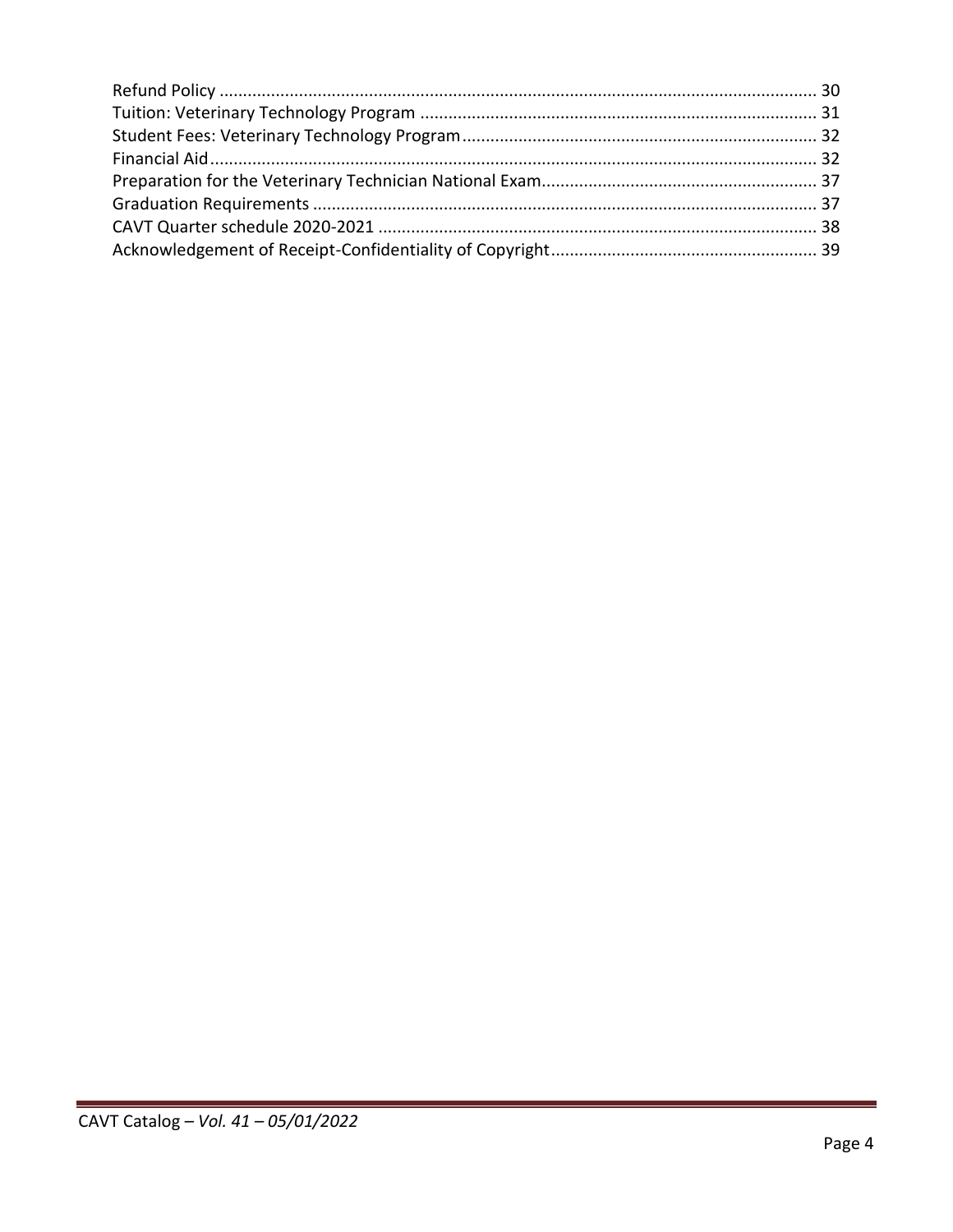

# <span id="page-4-0"></span>**Introduction to the Colorado Academy of Veterinary Technology**

The **Colorado Academy of Veterinary Technology** (CAVT) offers intimate, small classroom settings ideal for learning. Class sizes in the Veterinary Technology program typically do not exceed about 15 students in lectures or 8 in clinical laboratories.

The CAVT offers state-of-the-art technology for student training as well as highly qualified, enthusiastic instructors. We offer extensive lecture and laboratory training in all phases of veterinary technology including anesthesia, surgical nursing, pharmacology, large animal handling, and microbiology. Students also have ample opportunities to learn in a clinical setting at the CAVT in our student run clinic, in laboratories, and during a 400-hour internship.

The CAVT strives to instill outstanding professional work habits in all of our graduates. This means giving students the knowledge and confidence to perform in a variety of veterinary work environments. Also, students usually work while at the CAVT and assistance is rendered where possible to help locate work in the local community in the field of veterinary medicine or animal care.

CAVT veterinary technician students are intensively prepared for the Veterinary Technician National Exam (VTNE). They also learn the many variables in effectively working towards how to become a compassionate, knowledgeable, and flexible team member, and are able to make contributions to excellent animal care.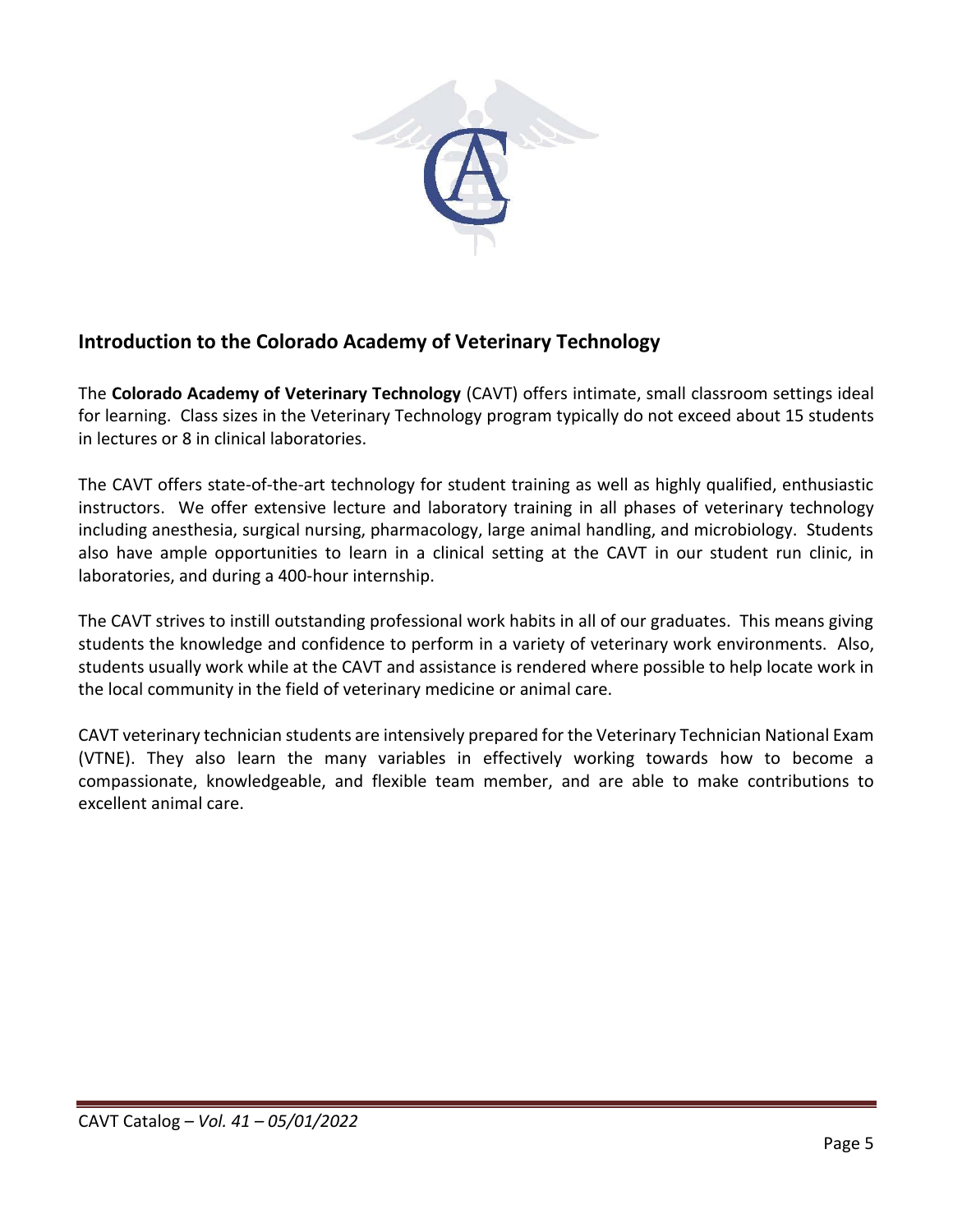# <span id="page-5-0"></span>**History**

The CAVT offered its first classes in September 2007. It offered clinical education at selected clinics in Colorado Springs. Since then, the CAVT has grown and now offers its classes and laboratories in a single location. At present, scheduled quarterly field trips enhance our educational experience in addition to offerings at our own facility. Some examples include: The Littleton Equine Medical Center, The Nature and Raptor Center, and The Cheyenne Mountain Zoo. In addition, the CAVT manages a student run clinic where students are responsible for surgical cases from intake to discharge.

The CAVT offers all classes and laboratories at its 9,000 square foot location at 2766 Janitell Road. Facilities include classrooms, laboratories, student run clinic, library, student areas, and administrative offices. Internship opportunities are completed before graduates sit for the national accreditation examinations.

# <span id="page-5-1"></span>**Mission and Core Values**

**Mission:** The Colorado Academy of Veterinary Technology educates and prepares affective, productive, serviceoriented veterinary health care team leaders for a diversity of career opportunities. The Academy educates its students in a warm and supportive learning environment, so that students are empowered to become selfsufficient veterinary nurses capable of making critical nursing decisions and contribute substantially to a productive veterinary team.

**Vision:** The CAVT strives to graduate students from a two-year veterinary technology curriculum having the skills, aptitude, attitude, and work ethic to enter the veterinary community with pride and confidence in their veterinary technology skills and education. Graduates of the CAVT have exceptional professional habits and are proactive, lifelong learners with a capacity to enlarge and expand their skills as they progress through their careers.

### **Core Values:**

All students will be imbued with the importance of:

- Compassion
- Critical Thinking
- Service Orientation to Clients and Patients
- Integrity and Accountability
- Applied Clinical Proficiency

### **Vision Statement of the CAVT:**

- We aspire to be the premier school of veterinary technology.
- To remain progressive by embracing cutting edge technologies and methods in veterinary medicine.
- To provide an intimate educational environment to produce veterinary paraprofessionals who are knowledgeable, proficient, and possess highly effective interpersonal skills.
- To promote intellectual curiosity and lifelong learning.
- To produce a complete veterinary technician by integrating academic knowledge with hands on opportunities.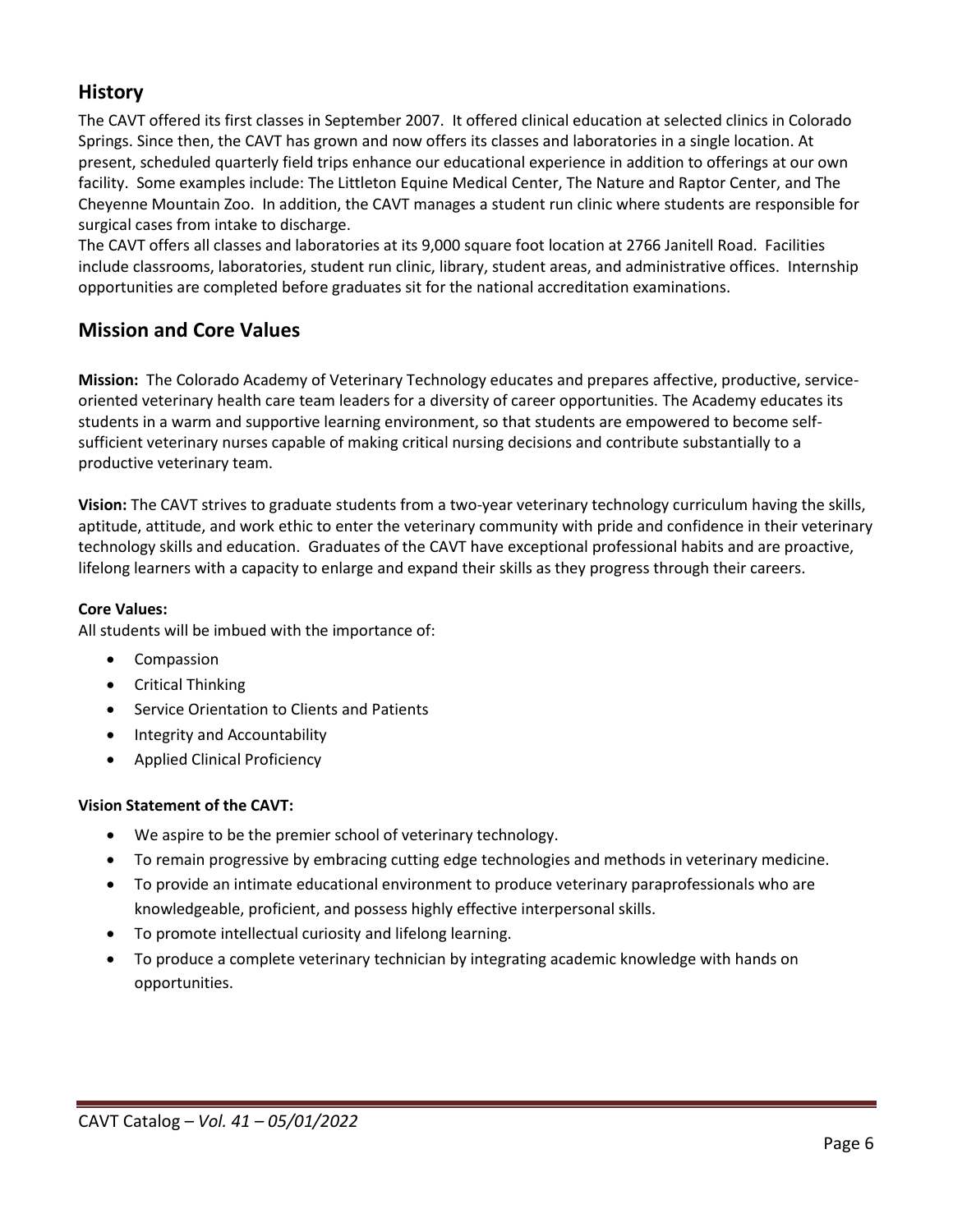# <span id="page-6-0"></span>**Faculty Members<sup>1</sup>**

## **Faculty Administrators**

### **Steve Rubin, DVM** *Chief Executive Officer*

Dr. Rubin is the 2007 founder and principal of CAVT and serves as CEO, Chief Admissions Officer and Chief Registrar. He is a native of Brooklyn, New York, a graduate of Cornell University, College of Arts and Sciences, and holds the DVM degree from the Colorado State University College of Veterinary Medicine and Biomedical Sciences. He has an extensive background in clinical veterinary medicine with emphasis on emergency care to companion animals. Dr. Rubin is trained as an aquatic veterinarian after serving at the Marine Biological Laboratory in Woods Hole, Massachusetts. He is also the recipient of awards for research in aquatic veterinary medicine, as well as from the National Mensa Society for scientific essay writing. Dr. Rubin teaches classes in addition and is the school's chief clinician.

### **Becky Devine, CVT** *Program Director*

Becky Devine graduated 1st in her class at the Omaha College of Health Careers in Nebraska with an Associate of Applied Science degree in Animal Health Technology in 2000. She has experience working in orthopedic surgery, internal medicine, and emergency critical care at various specialty animal hospitals throughout the United States. Becky also has experience as a Veterinary Technician instructor since 2010 at Kaplan College, Pima Medical Institute, and the East Valley Institute of Technology in Arizona. Becky also serves as the CAVT's chair of the Institutional Animal Care and Use Committee and teaches several courses.

## **Full-time Instructors**

### **Susan Herrel, CVT** *Instructor*

Susan Herrel is a graduate with honors from the Bel-Rea Institute of Animal Technology in Colorado. She has over 30 years of professional experience with veterinary medicine and animal health care and has worked as an instructor at the Pima Medical Institute in Colorado Springs. Susan has almost two decades in being the owner/operator of her German Shorthair Pointer kennel and enjoys animal husbandry raising puppies.

<sup>&</sup>lt;sup>1</sup> The CAVT reserves the right to change its faculty at any time in order to deliver the planned curriculum to students.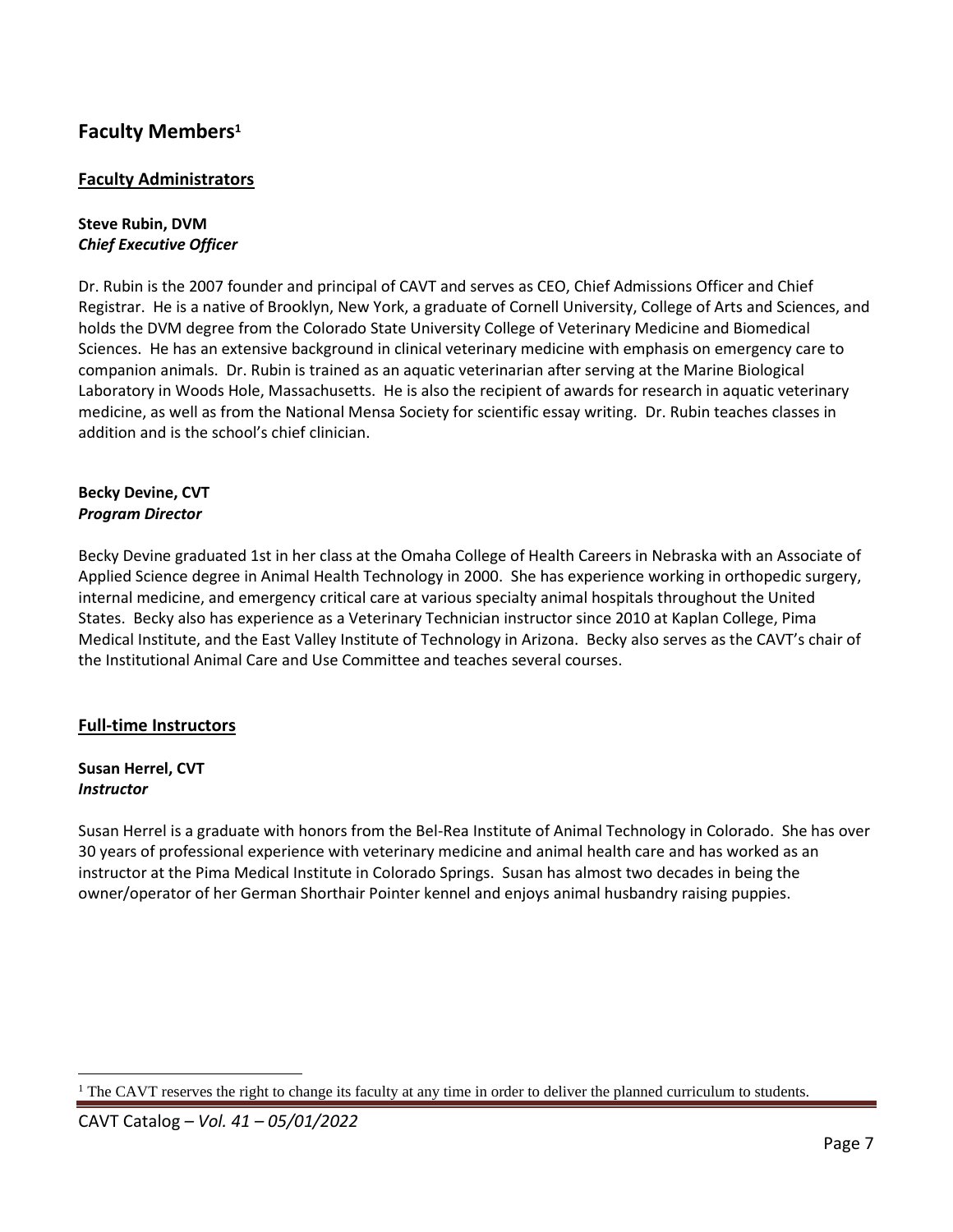### **Christina Berry, CVT** *Instructor*

Christina grew up in Florida and relocated to Colorado in 2009. She has always had a passion for animals and wanted to work in the veterinary field. Christina is a graduate of the Colorado Academy of Veterinary Technology. Since graduation from CAVT, she has worked in a busy small animal practice where she gained extensive experience in anesthesia and dentistry. In her spare time, Christina loves to go camping and fishing with her wife and daughter.

### **Tracy Berry, CVT** *Instructor—Internship Coordinator*

Tracy is a Colorado native and graduated from Pima Medical Institute in 2017. Since then, she has worked in a busy small animal practice where she has gained lots of knowledge in various aspects of veterinary medicine. Tracy has a massive interest in veterinary dentistry and veterinary behavior. She is an avid golfer, so in her spare time, she hits the course whenever possible. She also likes to spend time camping, fishing, and traveling with her wife and daughter.

### **Michelle Reimers, CVT** *Part Time Instructor*

Michelle received her Associate's Degree of Applied Science in Veterinary Technology from the Colorado Academy of Veterinary Technology in 2018. Since then she has been working as a small animal veterinary technician in Colorado Springs while also instructing students in Directed Clinical Practice and advanced nursing at the Colorado Academy of Veterinary Technology

### **Tonya Oropeza, CVT** *Part Time Instructor*

Tonya received her Associate's Degree of Applied Science in Veterinary Technology from PIMA in 2009 and has worked in small animal medicine in Colorado Springs since then. She instructs students in Directed Clinical Practice and anesthesia at the Colorado Academy of Veterinary Technology.

### **Devrie Sombers, B.S. Biology** *Part Time Instructor*

Devrie received her Bachelors Degree in Biology from McPherson College in 2019. She teaches several introductory courses at the Colorado Academy of Veterinary Technology.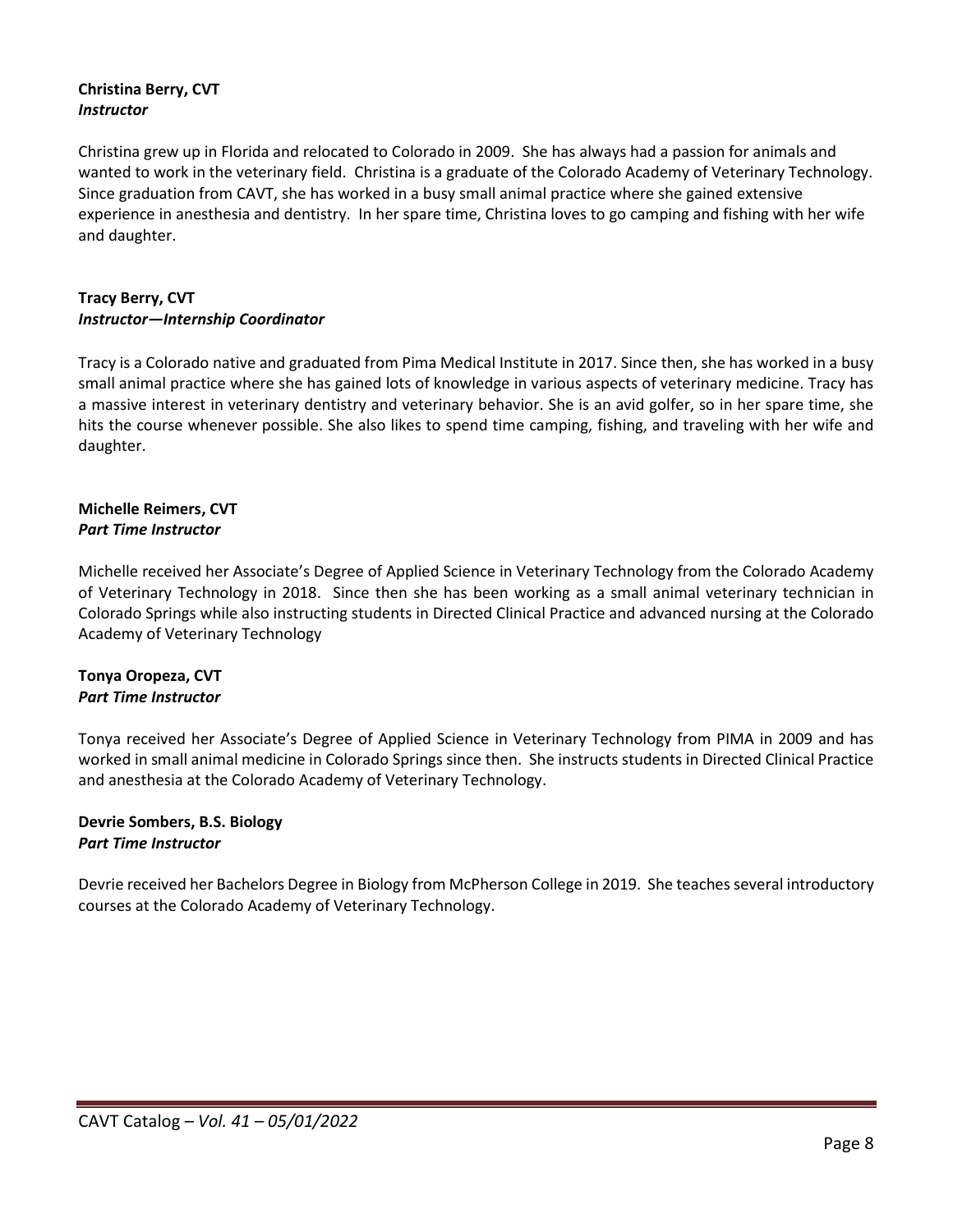



# <span id="page-8-0"></span>**Accreditation**

The Colorado Academy of Veterinary Technology is accredited by the Commission of the Council on Occupational Education (COE). Inquiries may be made with COE by calling: (770) 396-3898. The Council's mailing address: 7840 Roswell Road, Building 300, Suite 325, Atlanta, GA, 30350. They may be located on the web at: <http://www.council.org/>

The CAVT veterinary technology program is accredited by the American Veterinary Medical Association. Inquiries may be made to the Committee on Veterinary Technician Education and Activities (CVTEA©) by calling: (847) 925- 8070. Mailing address for CVTEA<sup>®</sup>: 1931 N. Meacham Road, Suite 100, Schaumburg, IL, 60173-4360. They may be found on the web at: [www.avma.org](http://www.avma.org/)

The CAVT is approved and regulated by the Colorado Department of Higher Education, Private Occupational School Board. They may be contacted at: (303) 862-3001. Their address is: CO Dept. Of Higher Education, Division of Private Occupational Schools, 1600 Broadway, Suite 2200, Denver, CO, 80202. They are located on the web at:<http://highered.colorado.gov/dpos/>

# <span id="page-8-1"></span>**Programs and Courses Offered**

## **Degrees offered: Associate degree of Applied Science in Veterinary Technology**

### **Veterinary Technology Program:** 1877 Hours<sup>2</sup>

(Includes 1477 hours of traditional classroom and laboratory instruction and 400 hours of internship)

**Occupational Objective:** To enable graduates of the CAVT to acquire entry-level positions as veterinary technicians. Veterinary technicians have extensive clinical responsibilities as medical professionals. However, they may *not* perform any of the following functions:

1) Prescribe medications; 2) perform surgery; 3) provide a diagnosis; or 4) diagnose disease.

**Certification/Credential:** Graduates of the Veterinary Technology Program are awarded an associate degree of Applied Science in Veterinary Technology. Students may then sit for the Veterinary Technician National Exam (VTNE). Successful test candidates are then eligible to apply for their credentials as either a CVT, LVT, or RVT depending upon their state of residence.<sup>3</sup> Reciprocity requirements and additional state exams and other requirements vary by state. Further information about veterinary technology is available at the National Association of Veterinary Technicians in America (NAVTA) website at:

<https://www.navta.net/membership/membership>

<sup>&</sup>lt;sup>2</sup> The veterinary technology program offers no distance learning components. <sup>3</sup> CVT: Certified Veterinary Technician; RVT: Registered Veterinary Technician; LVT: Licensed Veterinary Technician.

CAVT Catalog *– Vol. 41 – 05/01/2022*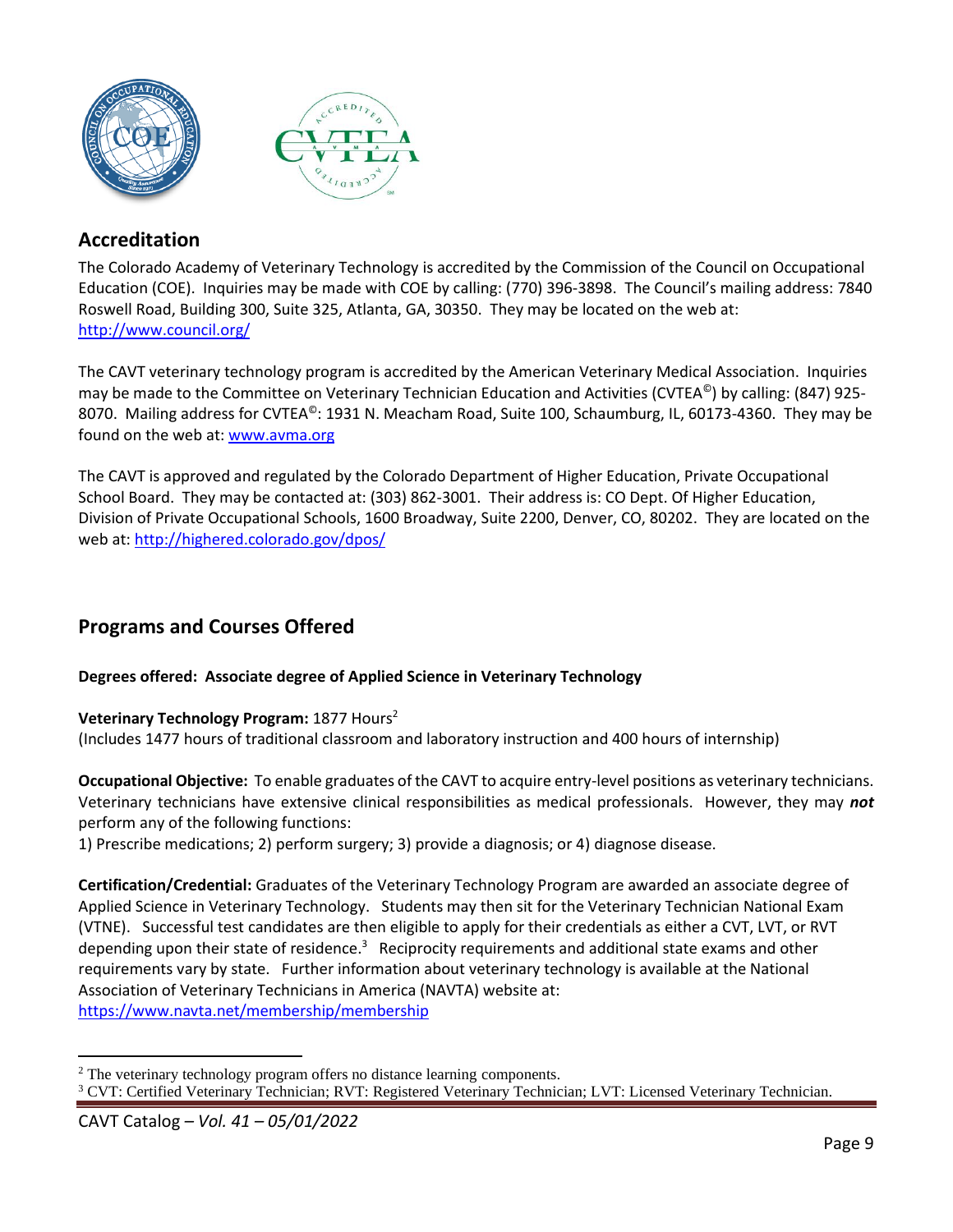### **Course Sequencing and Frequency of Course Offerings**

Students are responsible for taking all courses assigned in order to graduate within each program. Exceptions to pre-requisites may be made on a case-by-case basis by the program director or school administrator. Although students are encouraged to work during their residency with the CAVT, priority must be given to each individual's school schedule. All reasonable efforts are made to offer courses with sufficient frequency so that all students may graduate on time.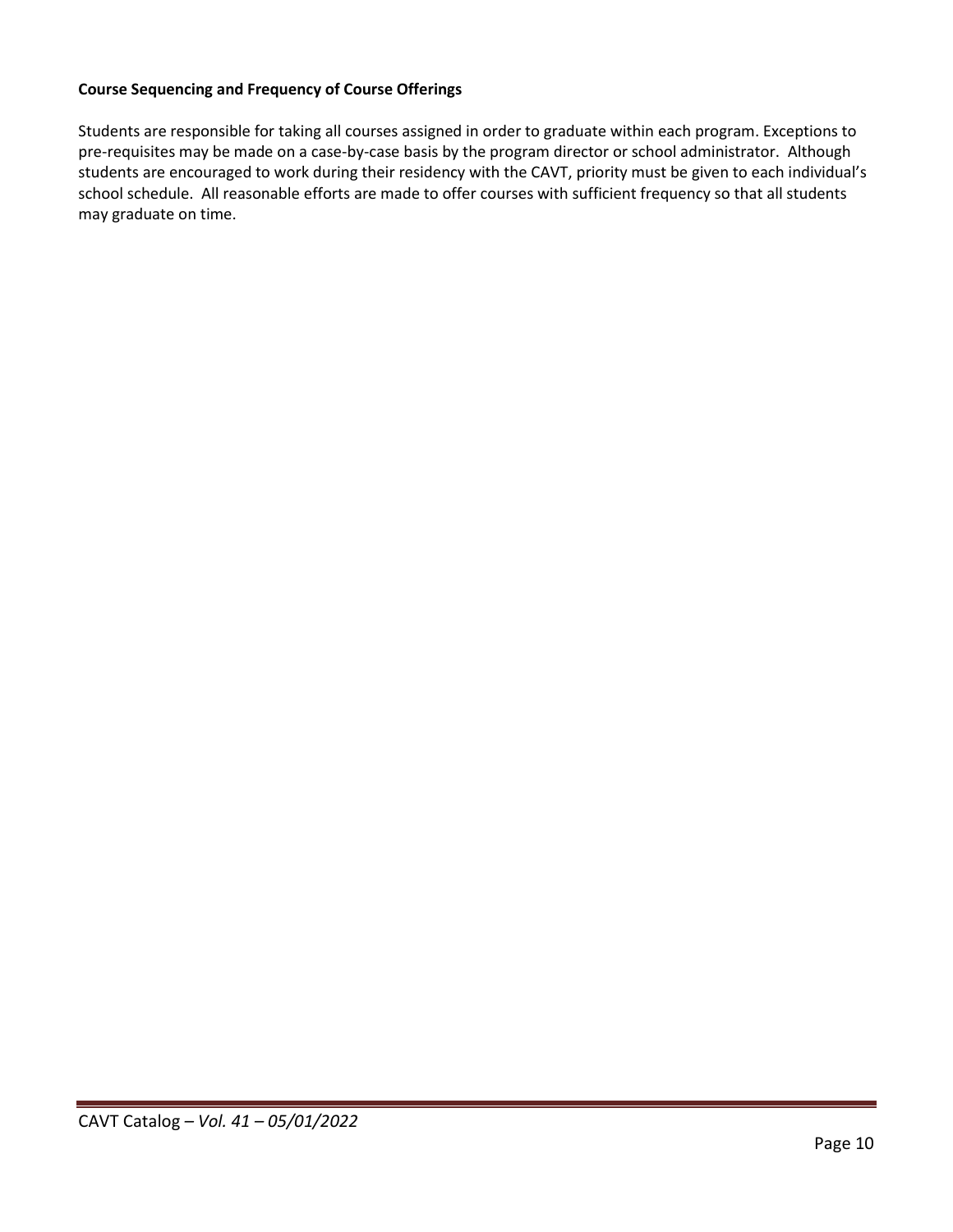# <span id="page-10-0"></span>**Course progression: Veterinary Technology** *(revised as of December 16, 2019)*

|                  | <b>Course Number</b>                                                       | <b>Courses</b>                                                                                                                                                                                                                     |
|------------------|----------------------------------------------------------------------------|------------------------------------------------------------------------------------------------------------------------------------------------------------------------------------------------------------------------------------|
| <b>Quarter 1</b> | VT 101<br><b>VT 102</b><br><b>VT 103</b><br><b>VT 104</b><br><b>VT 105</b> | Algebra and Pre-Medical Mathematics<br><b>Biology and Chemistry</b><br><b>Career Development and Technology</b><br><b>English Composition and Communication</b><br>Introduction to Veterinary Technology/Animal<br><b>Behavior</b> |
|                  |                                                                            |                                                                                                                                                                                                                                    |
| <b>Quarter 2</b> | <b>VT 201</b><br><b>VT 202</b><br><b>VT 203</b>                            | Anatomy and Physiology I<br><b>Medical Mathematics</b><br><b>Medical Terminology I</b>                                                                                                                                             |
| <b>Quarter 3</b> | <b>VT 301</b>                                                              | Anatomy and Physiology II                                                                                                                                                                                                          |
|                  | <b>VT 302</b><br><b>VT 303</b>                                             | <b>Basic Nursing</b><br><b>Medical Terminology II</b>                                                                                                                                                                              |
|                  |                                                                            |                                                                                                                                                                                                                                    |
| <b>Quarter 4</b> | <b>VT 401</b><br><b>VT 402</b><br><b>VT 403</b><br><b>VT 404</b>           | <b>Intermediate Nursing</b><br><b>Nutrition</b><br>Parasitology<br>Pharmacology                                                                                                                                                    |
|                  |                                                                            |                                                                                                                                                                                                                                    |
| <b>Quarter 5</b> | <b>VT 501</b><br><b>VT 502</b><br><b>VT 503</b><br><b>VT 504</b>           | Anesthesia<br>Clinical Chemistry and Laboratory<br><b>Exotics and Laboratory Animal Medicine</b><br>Survey of Companion Animal Diseases                                                                                            |
|                  |                                                                            |                                                                                                                                                                                                                                    |
| <b>Quarter 6</b> | VT 601<br>VT 602<br><b>VT 603</b>                                          | <b>Advanced Nursing</b><br>Dentistry<br>Diagnostic Imaging                                                                                                                                                                         |
|                  |                                                                            |                                                                                                                                                                                                                                    |
| <b>Quarter 7</b> | VT 701<br><b>VT 702</b><br><b>VT 703</b><br><b>VT 704</b>                  | Pharmacology/Anesthesia Review<br><b>Directed Clinical Practice</b><br>Large Animal Nursing<br>Practice and Self Management                                                                                                        |
|                  | <b>VT 705</b>                                                              | <b>VTNE Preparation</b>                                                                                                                                                                                                            |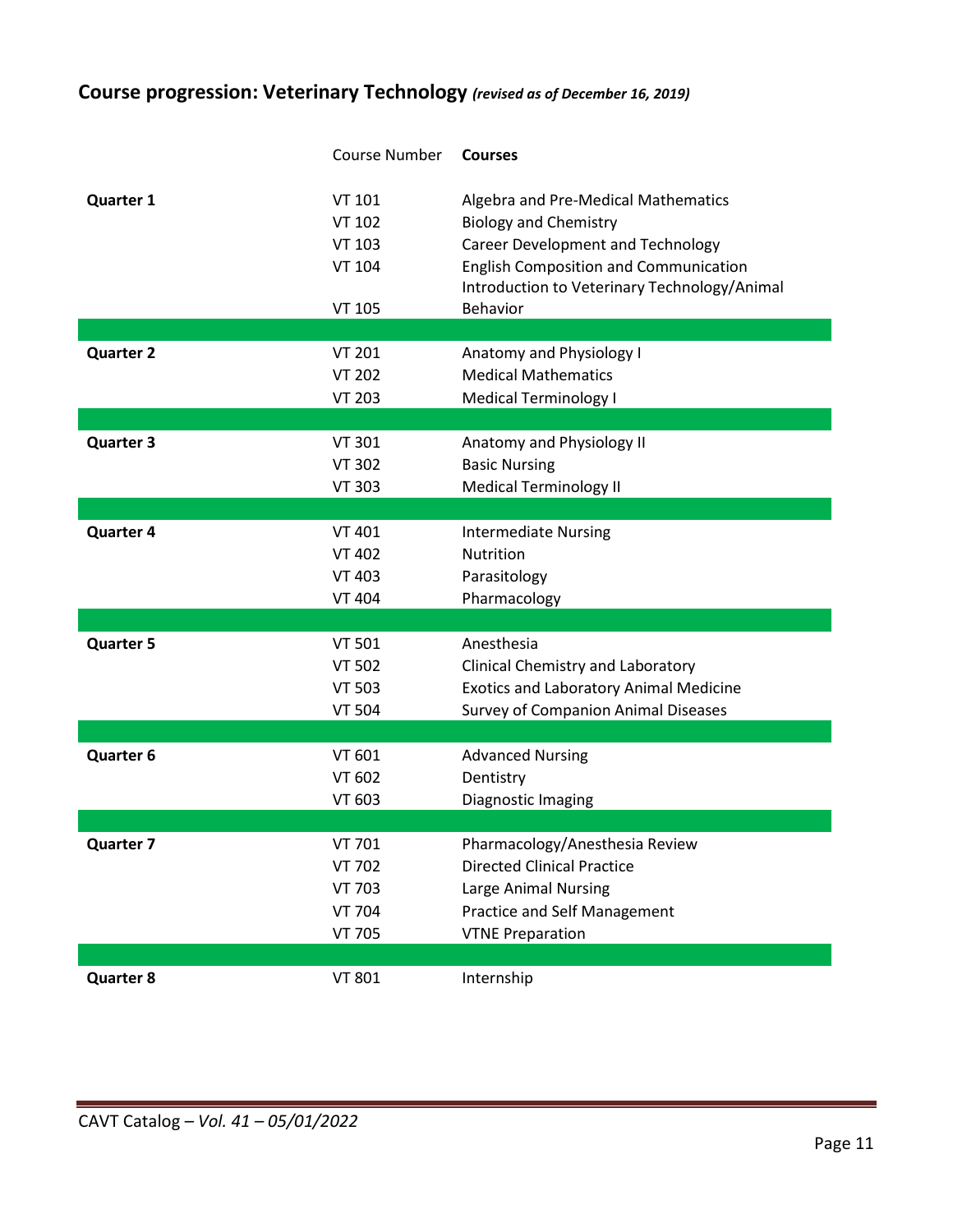# <span id="page-11-0"></span>**Course Details: Veterinary Technology**

## **Quarter 1**

### **VT 101: Algebra and Pre-Medical Mathematics**

Arithmetic and math topics and calculation steps are reviewed as foundational to the subsequent course in Medical Mathematics. Course emphasis is a review of fractions, percentages, decimals, ratios, and how to use and apply an equation that solves for an unknown value. The course also considers the various units and conversion in medical nursing, and drug dispensing. An introduction to pharmacology concepts is also provided.

### **VT 102: Biology and Chemistry**

An introduction to intracellular structure and function, cell metabolism, and how genetics drive the mechanisms for differences in cell expression for purpose. Biology and Chemistry introduces basic reactions and control systems in living organisms including pH, ion dynamics in solutions, enzyme systems and the physical and chemical properties of various gases and fluids. The course also considers the production of energy from food.

### **VT 103: Career Development and Technology**

This class focuses on career development, effective and professional communication as well as understanding ethical conduct in relationship to the day-to-day operations of a veterinary practice.

### **VT 104: English Composition and Communication**

Building written, oral and business communication skills is as fundamental to future success in veterinary technology as it is in any other field. This class provides structure, coaching and feedback in composing and delivering original works related to the field. Another objective is to develop clear and succinct business and medical record writing skills.

### **VT 105: Introduction to Veterinary Technology & Animal Behavior**

A survey for the new student as to the wide diversity of career options and opportunities available to graduates. The course also emphasizes the professional and ethical responsibilities of the certified veterinary technician. Consideration is provided for regulatory rules, professional organizations, how to obtain life-long learning and the sensitive subjects of end-of-life counseling and euthanasia. This course also introduces the natural behaviors of species and the development of skills to provide safe and effective patient care.

### **Total Quarter Credits = 18.25**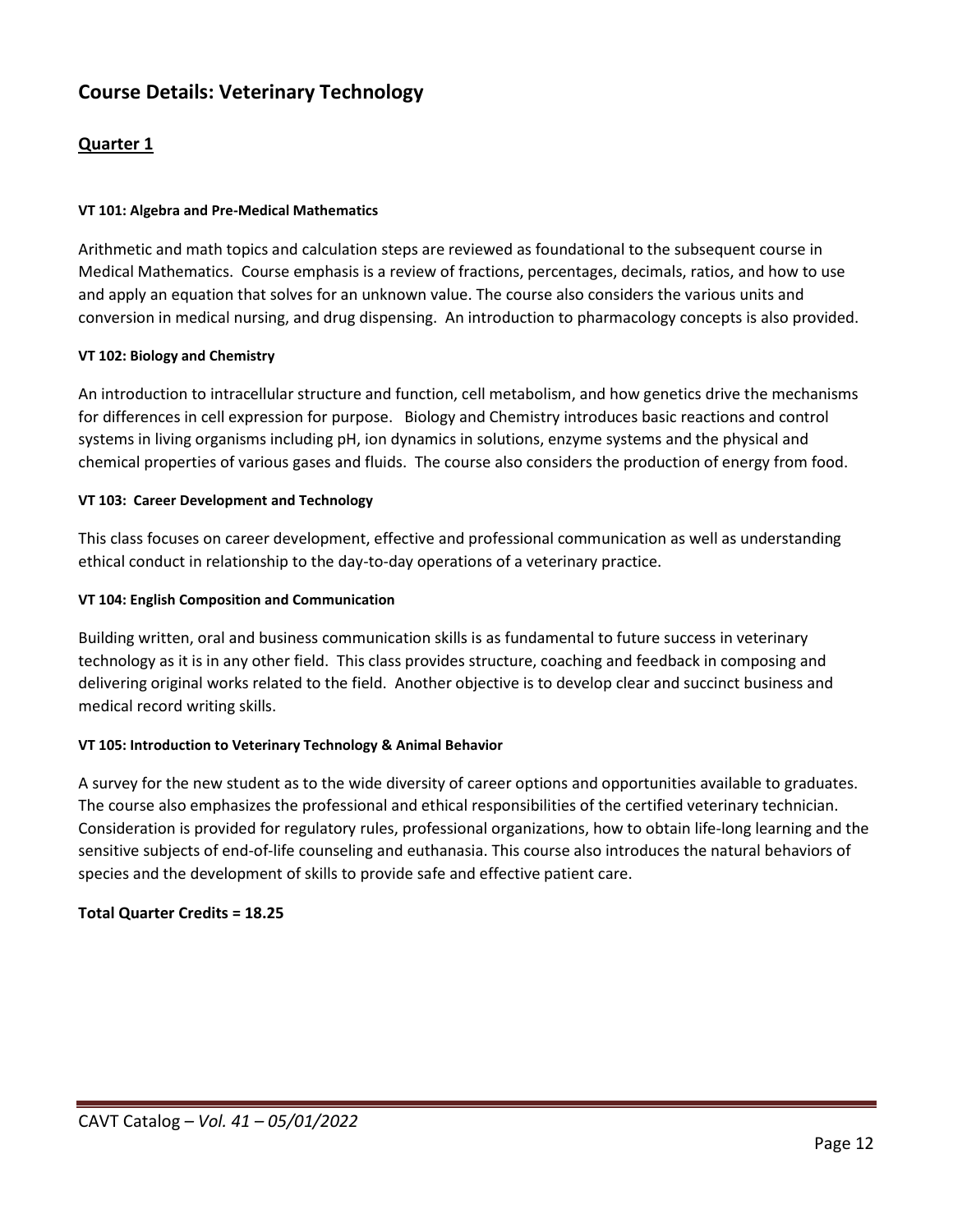## **Quarter 2**

#### **VT 201: Anatomy and Physiology I**

Attributes of cell and tissues; comprehensive survey of animal structure and function by a "systems" approach with laboratory dissections on preserved anatomic specimens to illustrate quadruped anatomy.

#### **VT 202: Medical Mathematics**

How to use dimensional analysis formulae and ratio and proportion in solving pharmacy compounding problems for drug concentration or volume; solving fluid volume and dose-rate administration problems; translation of medical prescriptions into properly dispensed doses. Focus will be on fluid calculations and administration. Presentation of accepted standards of drug dispensing and client compliance are also considered

#### **VT 203: Medical Terminology I**

The "new language" of medical words and terms is learned by combining suffixes and prefixes with word roots in many different combinations for different meanings. In learning the new language a side benefit is learning many definitions useful in anatomy and physiology and nursing classes.

### **Total Quarter Credits = 14.50**

### **Quarter 3**

#### **VT 301: Anatomy and Physiology II**

Continuation of VT 201.

#### **VT 302: Basic Nursing**

Introduction to animal husbandry and the natural behaviors of the species of our concern to provide safe and effective patient care. Course emphasis is developing skills to safely restrain patients during clinical procedures. Animal volunteers are sourced from staff and student owned animals to provide foundational nursing skill experiences including drug administration and acquiring specimens for laboratory testing.

#### **VT 303: Medical Terminology II**

Continuation of VT 203.

### **Total Quarter Credits = 14.25**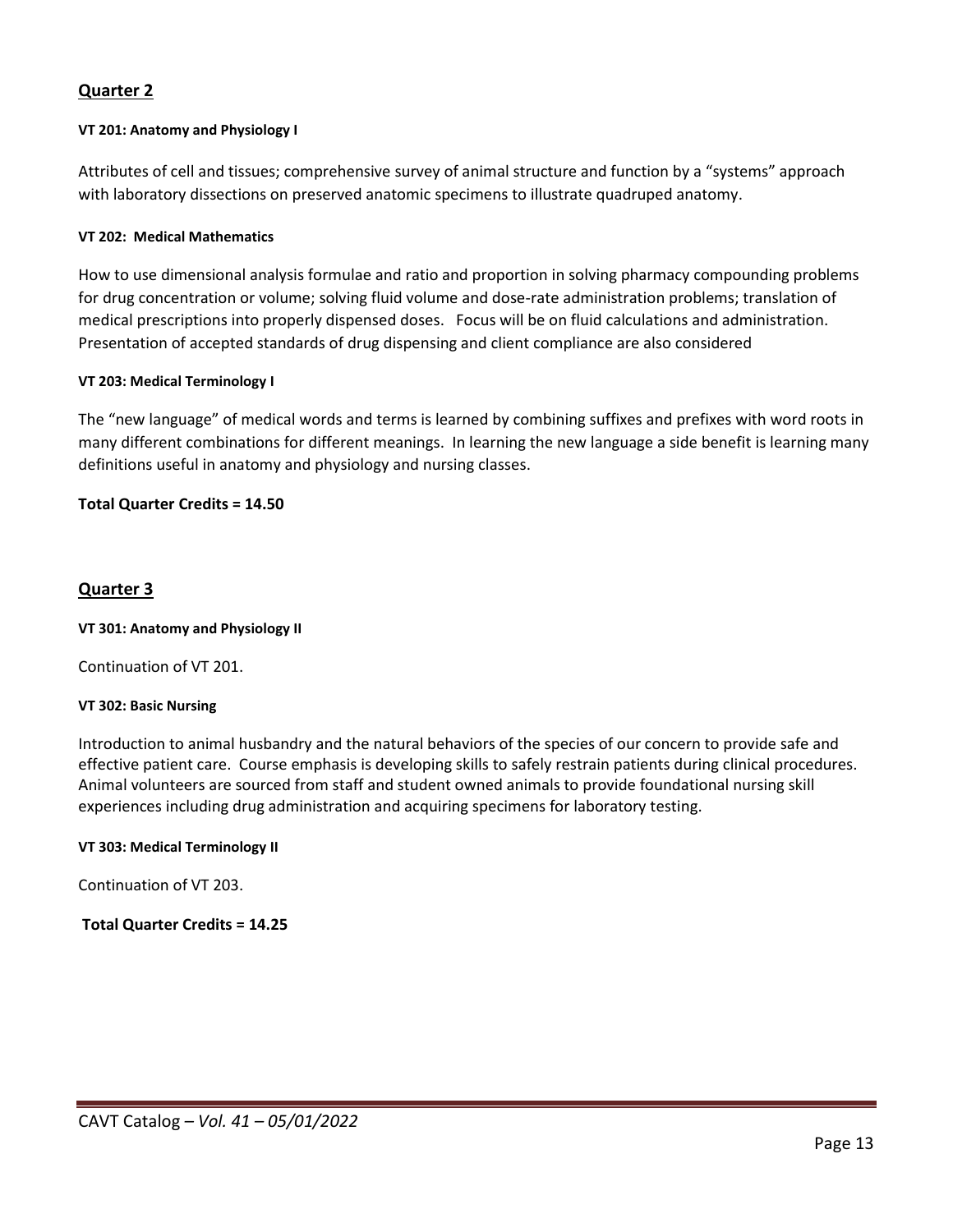## **Quarter 4**

#### **VT 401: Intermediate Nursing**

Techniques and manual skills are emphasized including placement of IV catheters and other vascular access devices, giving medications, bandaging and splinting, work-flow in sterile central supply, identifying packing and processing surgical instruments and operating room protocols for circulating and scrub nurse duties.

#### **VT 402: Nutrition**

Principles of metabolism for producing energy from food; how to meet nutrient requirements; lifestage and lifestyle feeding for dogs and cats; analysis of commercially and home-prepared pet foods. Course emphasis is nutritional support of hospitalized and critical care patients and choices and applications of therapeutic diets. Forages and practical advice for feeding horses is presented.

#### **VT 403: Parasitology**

A comprehensive overview of the zoological classes of various internal and external parasites commonly found in companion and large animal species. Course emphasis is on the biology of life cycles for the parasitic species and the practicalities of identifying infestations and infections by laboratory testing.

#### **VT 404: Pharmacology**

General principles of pharmacology including mechanisms of action of various drug classes. Course emphasis is the application of about 200 individual pharmaceutics, anesthetics and biologics most commonly used in contemporary veterinary practices.

### **Total Quarter Credits = 19.50**

### **Quarter 5**

#### **VT 501: Anesthesia**

The essential personal behaviors required to accept the responsibility of caring for sedated or anesthetized patients, review of cardiorespiratory physiology, pre-anesthesia patient data collection and assessment, drug options and protocols for induction and maintenance of general anesthesia. Laboratory exercise present anesthesia machines and circuits, supplies and monitoring equipment and techniques. Course emphasis is understanding and reacting to changes in monitoring parameters during general anesthesia

#### **VT 502: Clinical Chemistry and Laboratory**

Course emphasis is how to collect, prepare and interpret a wide variety of specimen materials for laboratory analysis. Included are the various steps and procedures for processing whole blood, serum, plasma, urine, urine sediment, cavity effusions, and scrapings and swabs for cytologic staining and analysis.

Laboratory exercises will follow lecture and will include the use of patient-side immunodiagnostics, the operation and service of equipment and how to interact with commercial clinical pathology laboratory services.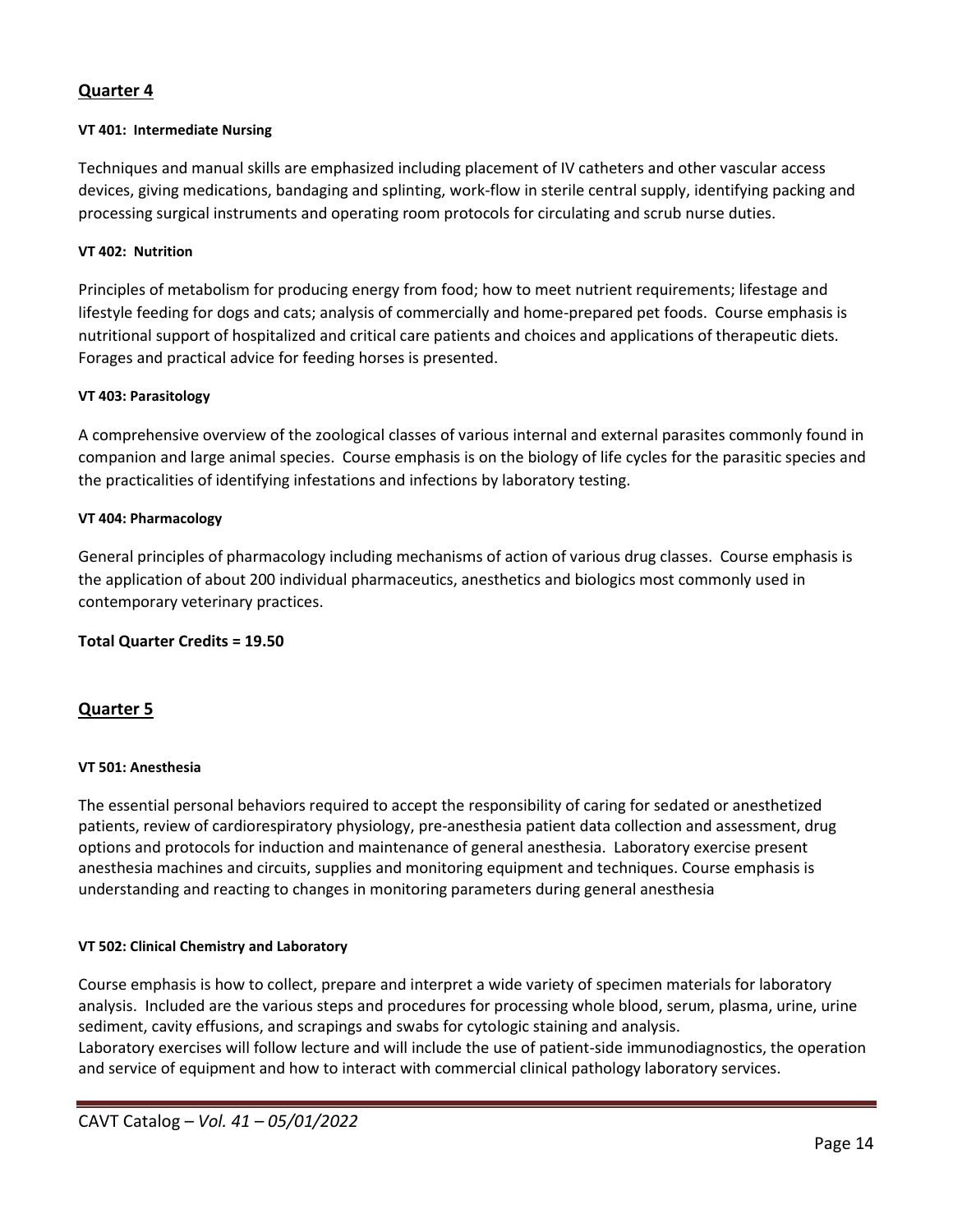#### **VT 503: Exotics and Laboratory Animal Medicine**

This course emphasizes the identification taxonomy, care, treatment, and anatomic, physiologic, and behavioral characteristics of common laboratory animals. Students also encounter species commonly seen in exotic veterinary practices including birds, reptiles, amphibians, and small mammals.

#### **VT 504: Survey of Companion Animal Diseases**

A survey of the mechanisms of disease and the balance points between animal sickness and wellness. Course emphasis is a summary presentation of the more common congenital and acquired diseases in companion animal medicine and surgery from the perspective of the veterinary technician providing nursing to ill patients.

### **Total Quarter Credits = 20.50**

### **Quarter 6**

### **VT 601: Advanced Nursing**

Utilizing the base framework of three textbook chapters various concepts in critical care nursing are reviewed via case discussions and laboratory practice. Subjects include triage, CCPR resuscitation procedures, physiologic and metabolic monitoring, and how medical teams can respond to a variety of common ER presentations.

#### **VT 602: Dentistry**

Anatomy of the oral cavity, and tooth identification and numbering systems for large and small animal patients; introductory consideration of the common pathologic changes to the teeth and gingiva and options for treatment by the veterinary technician. Course emphasis includes positioning for oral radiography, examination and charting exercises, and the theory and execution of periodontal treatments in naturally occurring dental disease. Laboratory exercises allow hands-on experiences with manual and power assisted equipment and ample opportunity to expose digital oral radiographs.

#### **VT 603: Diagnostic Imaging**

An introduction to the physics of x-ray generation and the production and display of both analog and digital radiographic images. Students will operate imaging equipment with associated safety precautions, participate in technique chart development, and practice the principles and specifics of patient positioning. The course also describes radiographic contrast media and procedures, advantages of axial imaging, and the production of diagnostic images via ultrasonography and endoscopy. How to make descriptive photographic images for uploading to an electronic medical record is demonstrated.

### **Total Quarter Credits = 16.00**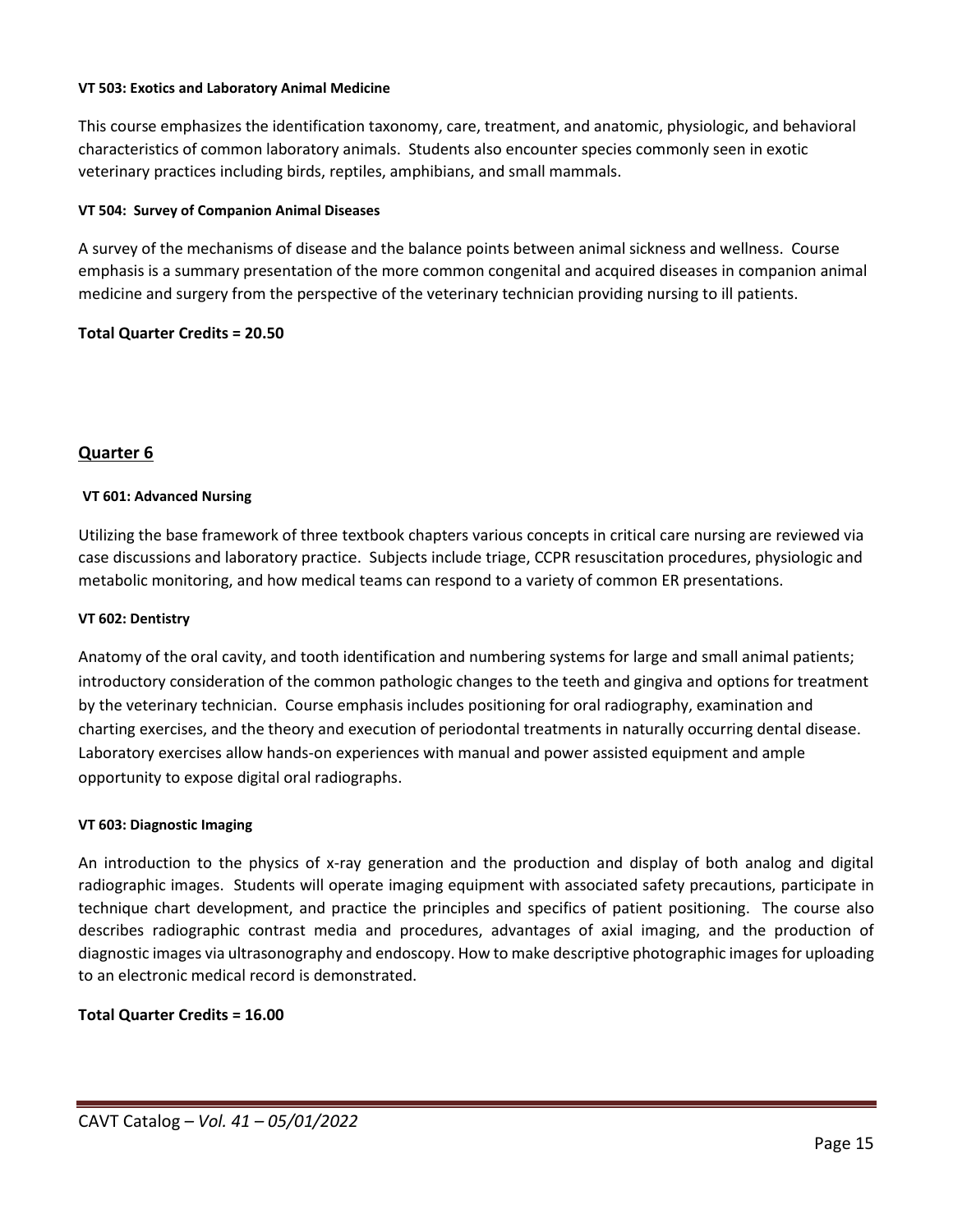### **Quarter 7**

#### **VT 701: Pharmacology/Anesthesia/VTNE Review**

A structured, comprehensive review of Pharmacology (VT 404) and Anesthesia (VT 501) in preparation for student internships and the Veterinary Technician National Examination (VTNE).

#### **VT 702: Directed Clinical Practice**

Directed Clinical Practice is a student-centric experience in clinics conducted by students about to enter internships and then graduate. Students participate in lead roles to faculty to evaluate wellness and disease concerns within a population of pets cared for by student and staff owners.

Course emphasis is hands-on practice in clinical evaluation, doing laboratory and imaging procedures and participating in anesthesia and operative surgical and dental procedures. Emphasis is also placed on completing the medical record and following a patient previously seen. Course objective is for students to refine and reinforce academic knowledge and psychomotor skills.

#### **VT 703: Large Animal Nursing**

This course blends lecture and animal handling experiences that emphasize common clinical procedures with horses and cattle. Patient and operator safety are emphasized via model experiences with various restraint techniques as well as supervised learning curves with living animals of differing temperaments. While horses and cattle are emphasized consideration is also provided for swine, sheep and goats. Presentations and discussions of horse and food animal diseases and treatments will focus on the veterinary technician's role in nursing and care.

#### **VT 704: Practice and Self-Management**

How to function as a medical team member in a clinic or hospital environment means knowledge of medical record keeping, safety and OHSA regulations, sanitation, control of the potential for zoonotic diseases transmission and how to communicate with regulatory agencies. The course will also consider the communication issues and opportunities that commonly occur between clients and the veterinary medical staff and between hospital colleagues.

#### **VT 705 VTNE Preparation**

A structured, comprehensive review for preparing for the national examination.

### **Total Quarter Credits = 21.05**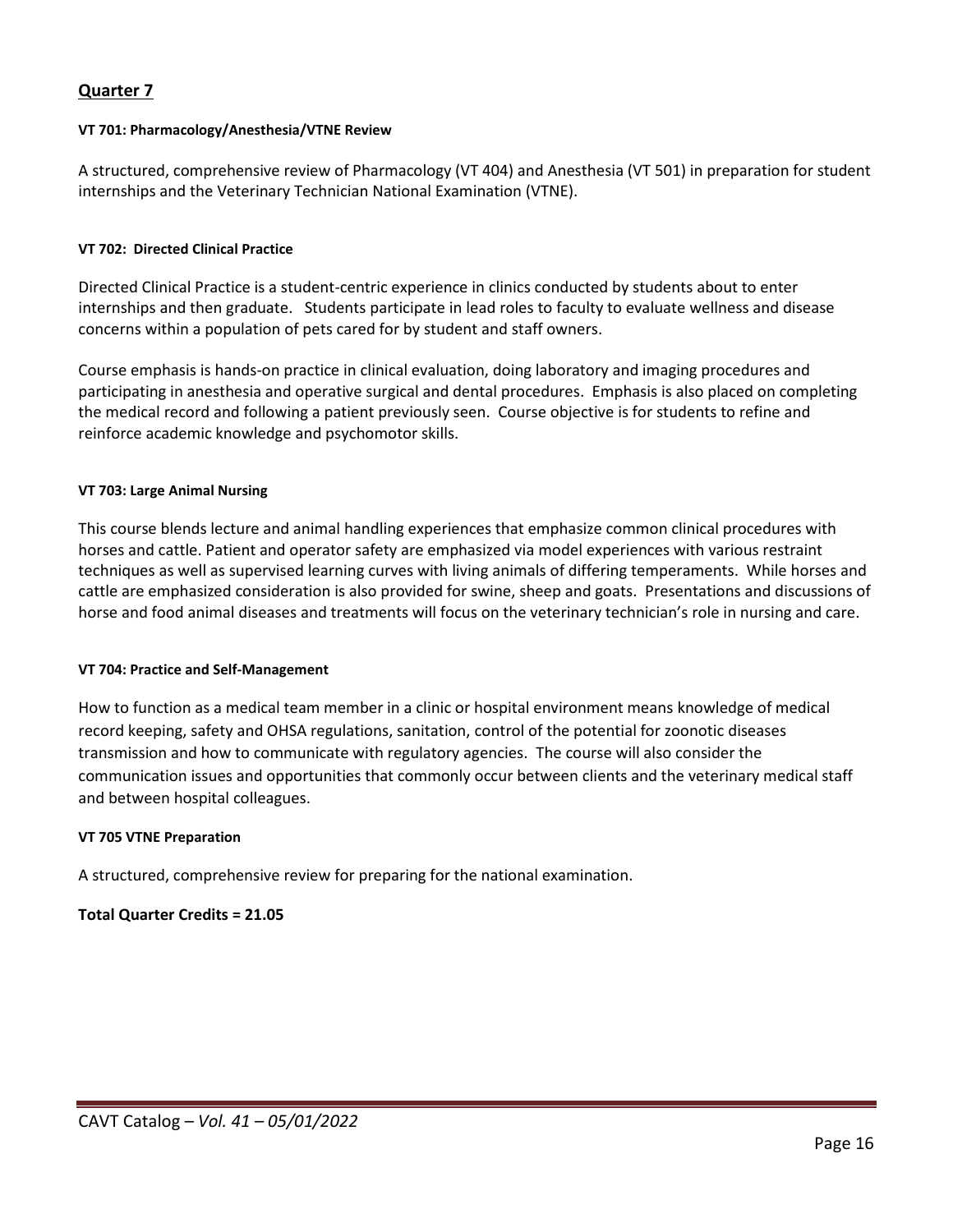## **Quarter 8**

### **VT 801: Internship**

Students deploy as guest paraprofessionals into local clinical settings to further develop clinical knowledge and skills. Internships are held for 400 hours and successful completion is a pre requisite for graduation.

## <span id="page-16-0"></span>**Total Quarter Credits = 13.33 School Schedule<sup>4</sup>**

The CAVT is under the quarter system. Four quarters are operated per year. For the Veterinary Technology program, three weeks of vacation are scheduled between each quarter with the exception of the fall quarter. During the fall quarter, one week of vacation is scheduled for Thanksgiving, and two weeks for Christmas and the New Year.

Winter quarter: begins first week of January Spring quarter: begins first week of April Summer quarter: begins first week of July Fall quarter: begins first week of October

# <span id="page-16-1"></span>**Class Size**

Veterinary Technology lectures usually do not exceed approximately 15 to 18 students. Clinical laboratories do not exceed 8 students. The CAVT strives to maintain small class sizes in order to give as much individual attention as possible to students as they progress through the program.

## <span id="page-16-2"></span>**Student Population Information**



## <span id="page-16-3"></span>**Tutoring and Special Accommodations**

The CAVT offers tutoring to individual students during the regular course of each quarter. The CAVT also offers reasonable academic accommodations to students, if required, based on documented disabilities.

CAVT Catalog *– Vol. 41 – 05/01/2022*

<sup>4</sup> The detailed CAVT school calendar is available in the Student Manual or by calling the CAVT office at (719) 219-9636.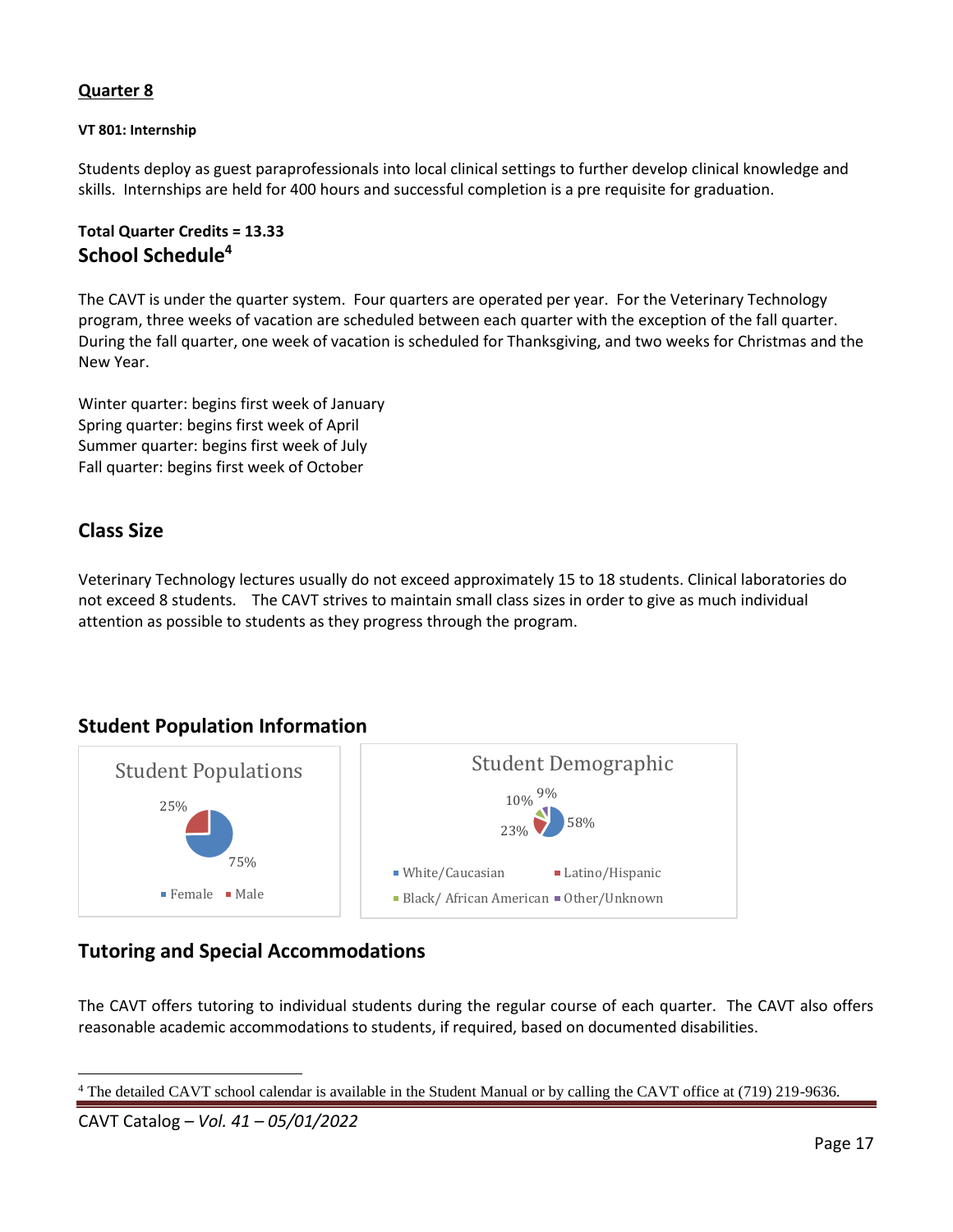# <span id="page-17-0"></span>**Facilities**

The CAVT is located at 2766 Janitell Road, Colorado Springs, CO 80906. The school may be viewed on Google Maps [https://www.google.com/maps/place/2766+Janitell+Rd,+Colorado+Springs,+CO+80906.](https://www.google.com/maps/place/2766+Janitell+Rd,+Colorado+Springs,+CO+80906) The CAVT maintains classrooms, a computerized library as well as a traditional library, full audiovisual system, IDEXX laboratory, surgical and clinical facilities, and pharmacy. Large animal clinical practice is performed at other large animal clinical facilities. Students also aid clinicians with spays, neuters, dental procedures, diagnostics and routine health care during directed clinical practice in the CAVT student run clinic located on site.<sup>5</sup> Students must be prepared to provide their own transportation to off-site laboratories and clinical sites as deemed appropriate by faculty and administration.<sup>6</sup>

# <span id="page-17-1"></span>**Entrance Requirements**

The CAVT does not discriminate based on race, color, sex, age, religion, ethnic or national origin, pregnancy, veteran status, familial status, citizenship, or disability.

Prospective students *must* have a high school diploma or high school equivalency diploma (GED) to be considered for admission. Home schooled students must meet the requirements for home schooling set forth by their states of residence. All incoming students *must* be at least 18 years of age on the first day of matriculation. Submission of an application is not a guarantee of admission.

All applicants must provide the following:

- Fully completed application form.
- One letter of reference *mailed directly to the CAVT administrative office by the referring individual.* Referring individuals should know the applicant well and not be related to the applicant.
- Official high school transcripts indicating a date of graduation and conference of a high school diploma or GED certificate, or evidence of compliance with state home schooling requirements, *mailed directly by the high school or issuing entity to the CAVT administrative office.<sup>7</sup>*
- Official post-secondary school transcripts (if any), *mailed directly by the postsecondary institution to the CAVT administrative office.*
- All applicants must be beyond the age of Colorado's state compulsory school attendance.<sup>8</sup>
- A personal interview, usually accomplished at the CAVT facility during the tour and information session. During the interview the applicant should be prepared to demonstrate that they are prepared to enter an academically rigorous program that includes training of extensive clinical skills. The admissions committee seeks applicants with satisfactory histories of academic progress and significant work

<sup>&</sup>lt;sup>5</sup> NOTE: The CAVT does not offer general veterinary or emergency services to the public.

<sup>6</sup> Off-site laboratories and clinical sites are essential to the education of every veterinary technology student and can take place in multiple courses including, but not limited to, nursing courses, exotics and large animal. Essential tasks required for graduation by the AVMA require use of such facilities. USDA regulations require parameters that are only met by off-site facilities. <sup>7</sup> Home schooled applicants may submit appropriate credentials. Please contact the CAVT for further information.

<sup>8</sup> Colorado currently requires compulsory school attendance for all children ages 6-16.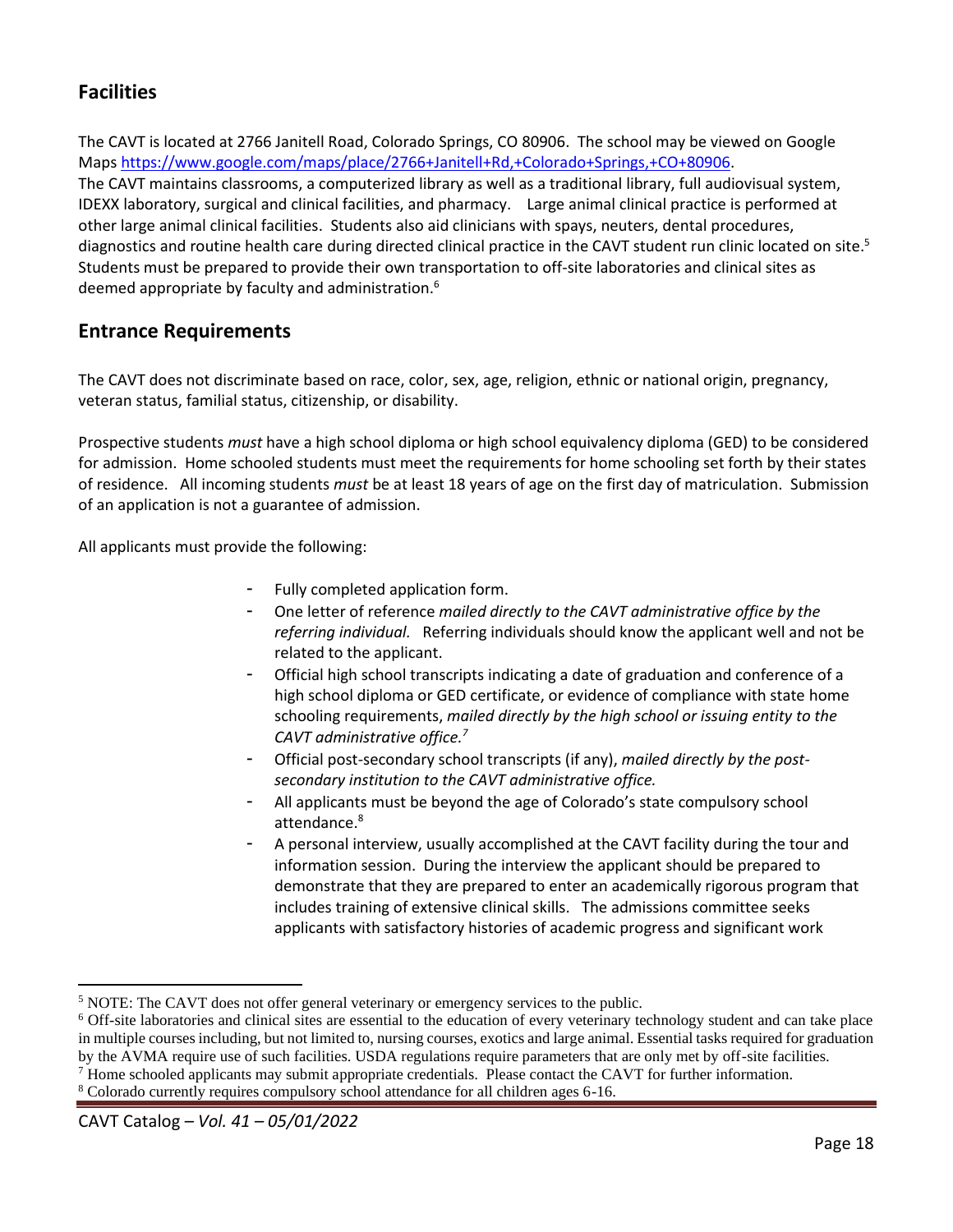histories. Demonstration of basic oral and written communication skills as well as personal maturity during the admissions process is required.

- All applicants must be at least 18 years of age upon the date of matriculation at CAVT.
- Completion of a simple in person essay.
- All applicants will be required to take the Wonderlic© exam of basic skills.

# <span id="page-18-0"></span>**Application Deadline and Provisional Admission**

Applications must be complete no later than 30 calendar days prior to the quarter applied for. Applicants are informed as their application files are compiled and will be notified when their file is complete. Admissions decisions are made on a rolling basis.<sup>9</sup>

Qualified applicants whose applications are substantially complete may request an extension of the application due date. Applicants must make a special request to the CAVT administrative office for an extension of the application deadline.

Applicants seeking admission after a denial of admission or withdrawal must follow all admissions procedures as if applying as a first time applicant.

Decision letters will indicate either: admit, deny, provisional admission, or wait list. Students on provisional admission will be given strict time limits to provide required documentation to be finally admitted—failure to do so will result in a decision of "deny". Students on the wait list will be offered admission if a seat becomes available. Should a seat not become available, wait listed students may be offered admission in a subsequent class. Admitted students may also make written requests to defer their entry into school for a subsequent quarter.

# <span id="page-18-1"></span>**Orientation**

Admitted students are required to attend orientation on a day designated prior to the start of each quarter. Students unable to attend must notify the CAVT office prior to that date. Students who are unable or otherwise do not notify the office by 5pm on the day prior to orientation of any quarter that they cannot attend orientation risk loss of their seat and denial of admission. In such a case, a student may be offered admission in a subsequent quarter or required to reapply at the discretion of the admissions committee.

# <span id="page-18-2"></span>**Transfer Credits**

The CAVT will consider awarding transfer credit from accredited post-secondary institutions for applicable courses for which a grade of "C" or better is achieved. Courses for which transfer credits are requested must be at the 100 level or higher and must have been completed no longer than seven years prior to an admissions application.

Advanced placement courses for which an AP test is taken must be scored at a 4 or 5 in order for transfer credit to be considered.

<sup>&</sup>lt;sup>9</sup> Rolling admissions: on time, completed application files are reviewed as they are submitted. Decision letters are usually mailed to applicants within three weeks of determination that an application file is complete.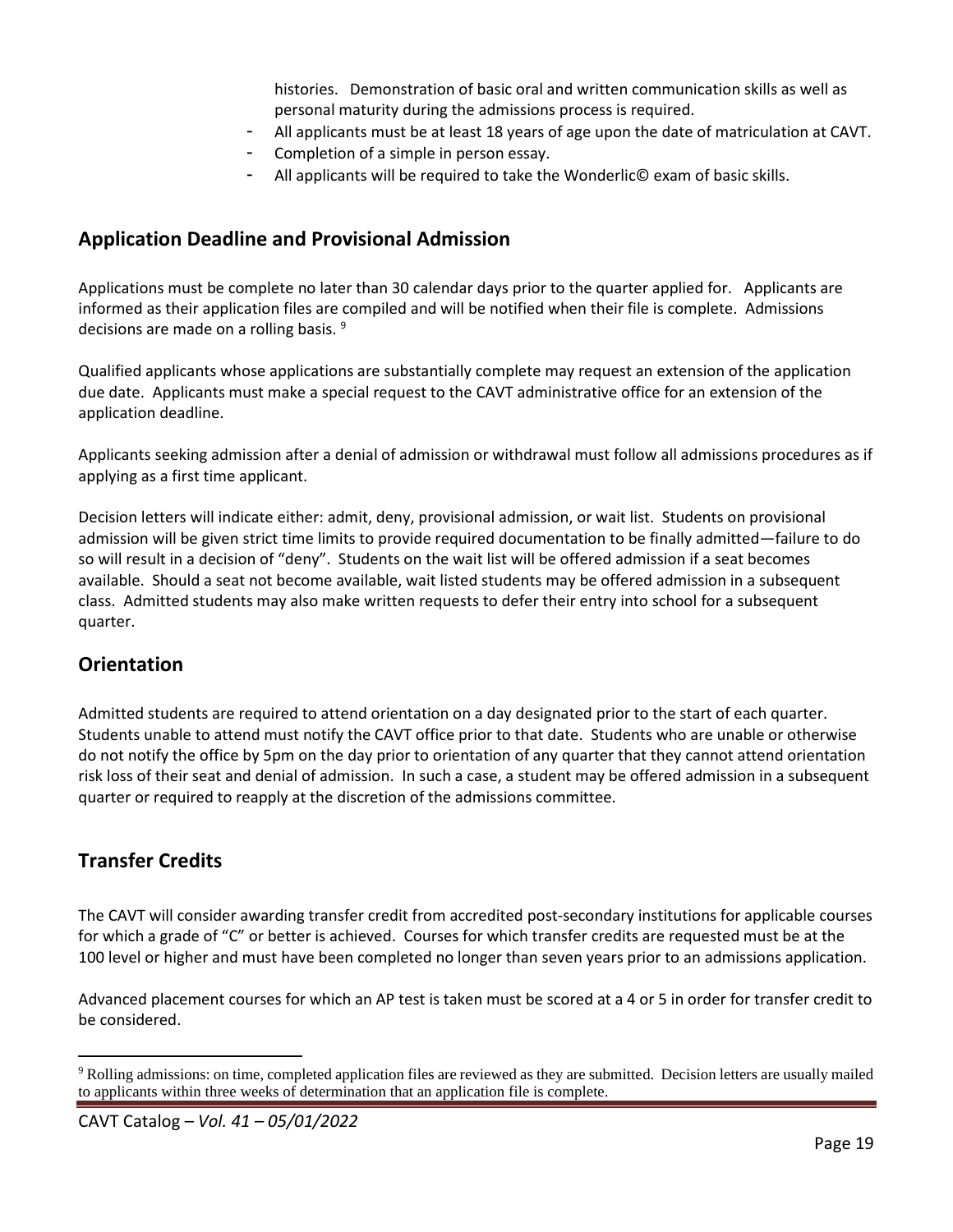For transfer credits to be considered, official transcripts must be received directly by the CAVT office from the records office of an accredited post-secondary school. Transfer of credits from other accredited institutions will only be considered on a case-by-case basis. Students wishing to transfer credits from the CAVT to another institution will be required to inquire with that institution. The CAVT does not guarantee the transferability of its credits to any other institution unless there is a written agreement with another institution.

The evaluation of previous postsecondary education and training is mandatory and required for VA beneficiaries. For student utilizing Veterans benefits who are approved for transfer credit as a result of the evaluation, the institution will grant appropriate credit, reduce the program length proportionately, notify the student and Veterans Affairs in writing of this decision, and adjust invoicing of the VA accordingly.

# <span id="page-19-0"></span>**Enrollment Dates**

<span id="page-19-1"></span>Applicants to the veterinary technology program may seek enrollment at the beginning of any of the four quarters of the school year. Generally, entrance dates are at the beginning of January, April, July and October.

# **Students with Special Needs**

The CAVT will make reasonable efforts to accommodate students with special needs; however, each accommodation is considered on the CAVT's ability to provide adequate and reasonable accommodations on an interactive, case by case basis. While strong consideration is given to past accommodations, accommodations must be vetted to determine if the necessary accommodation would change the fundamental nature of the academic program, lower academic standards, or otherwise create an undue burden.

Students requesting reasonable accommodations during their residence with the CAVT must provide documentation of any disability prior to design of any reasonable accommodation.

# <span id="page-19-2"></span>**Postponement of Start Date**

Postponement of a starting date, whether at the request of the school or the student, requires a written agreement signed by the student and the school. The agreement must set forth:

- a. Whether the postponement is for the convenience of the school or the student, and;
- b. A deadline for the new start date, beyond which the start date will not be postponed

If the program is not commenced, or the student fails to attend by the new start date set forth in the agreement, the student will be entitled to an appropriate refund of prepaid tuition and fees within 30 days of the deadline of the new start date set forth in the agreement, determined in accordance with the school's refund policy and all applicable laws and rules concerning the Private Occupational Education Act of 1981.<sup>10</sup>

<sup>&</sup>lt;sup>10</sup> As a general rule, the CAVT does not require pre-paid tuition or fees.

CAVT Catalog *– Vol. 41 – 05/01/2022*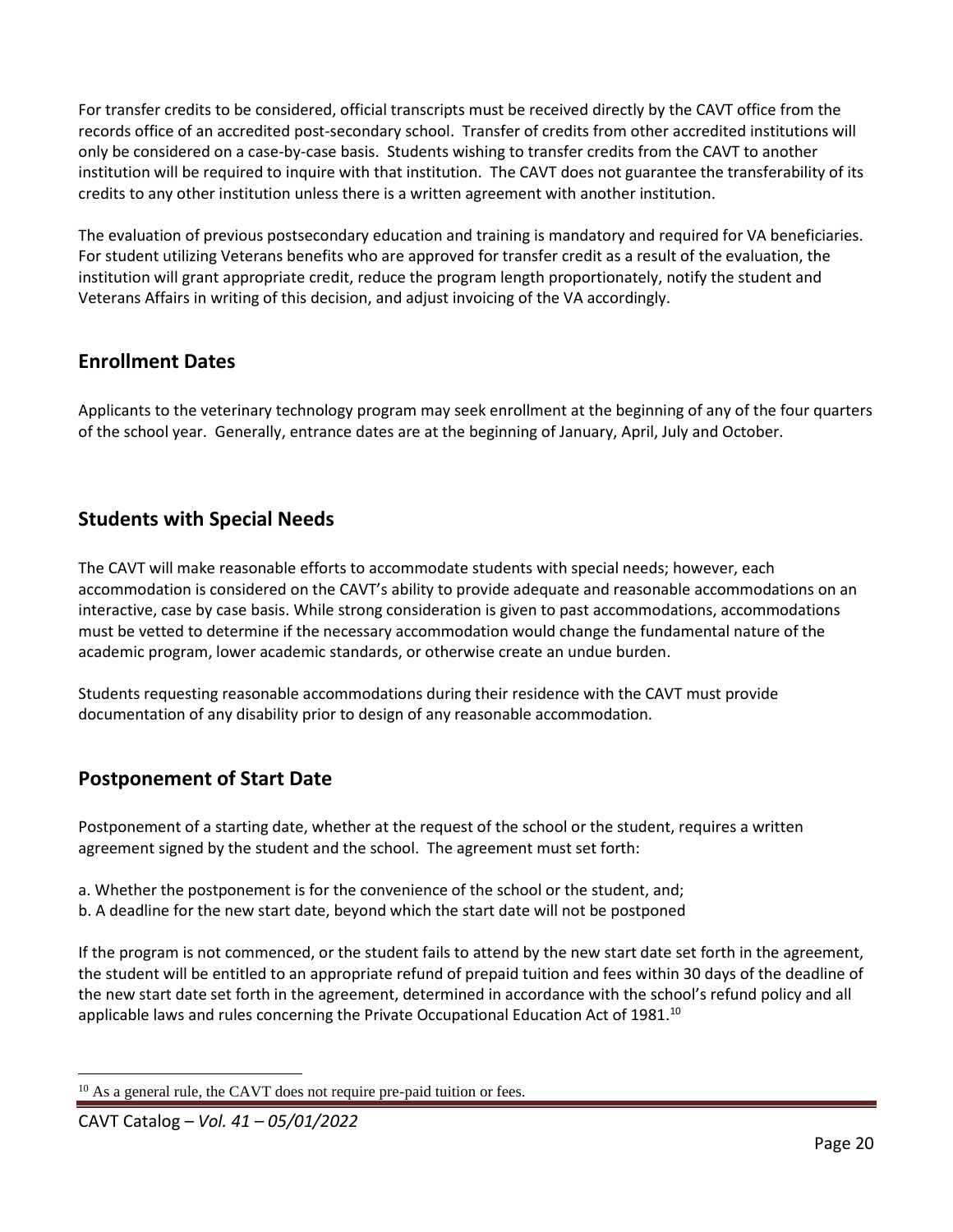# <span id="page-20-0"></span>**Placement Assistance**

The CAVT offers employment assistance to graduates, consisting of job lead referrals and job skills development. While assisting your job search, we make no guarantee, expressed or implied, of future employment. Current law prohibits any school from guaranteeing job placement as an incentive to enroll students. Students also receive initial information about the potential for employment as a veterinary technician specialist in anesthesia, emergency medicine, internal medicine, behavior, equine medicine, zoo medicine, surgery and clinical practice, and other emerging areas of specialty.

# <span id="page-20-1"></span>**Satisfactory Academic Progress Policy**

### Policies:

The Satisfactory Academic Progress (SAP) system at the CAVT bears a similar set of requirements as the government with respect to qualitative and quantitative measurement when evaluating for federal aid. However, the CAVT has a slightly different policy than the government when evaluating for institutional aid. Below you will find the general federal aid SAP requirements for the CAVT.

### Procedures:

The Director of Financial Aid and the CAVT CEO is responsible for evaluating SAP after every quarter for the Financial Aid Office for the entire student population. Financial aid works closely with the CAVT registrar to ensure timely reporting and up to date academic policies. The CAVT registrar generates a report for the Financial Aid Office to inform students if they are not meeting the established requirements. Students are notified via e mail and are advised of their right to appeal any reduction in aid.

### Quantitative Measure:

The CAVT offers aid to students that are in good standing and in pursuit of an Associate's Degree of Applied Science in Veterinary Technology. All students in good standing must demonstrate successful progress towards a degree. Students are able to receive institutional aid for up to 8 quarters.

Students will qualify for federal aid up to 150% of the degree program requirements. Students in good standing must complete their courses at a minimum rate of 67%. A completed course is any course for which a grade of "C" or better is earned. All courses taken during the residency of all students and reported on official transcripts are used for the calculation of this completion rate. Transfer credits from other institutions are not used for this calculation. Part time students will also earn a completion rate on a pro rata basis equivalent to 150% of the degree program requirements.

Students that have reached the maximum number of terms and/or 150% percent allowable will not qualify for aid. Students are notified that their aid is discontinued and the reason for discontinuance. Part time enrollment does count into all totals where a student receives aid during that term. All classes attempted will count into all totals.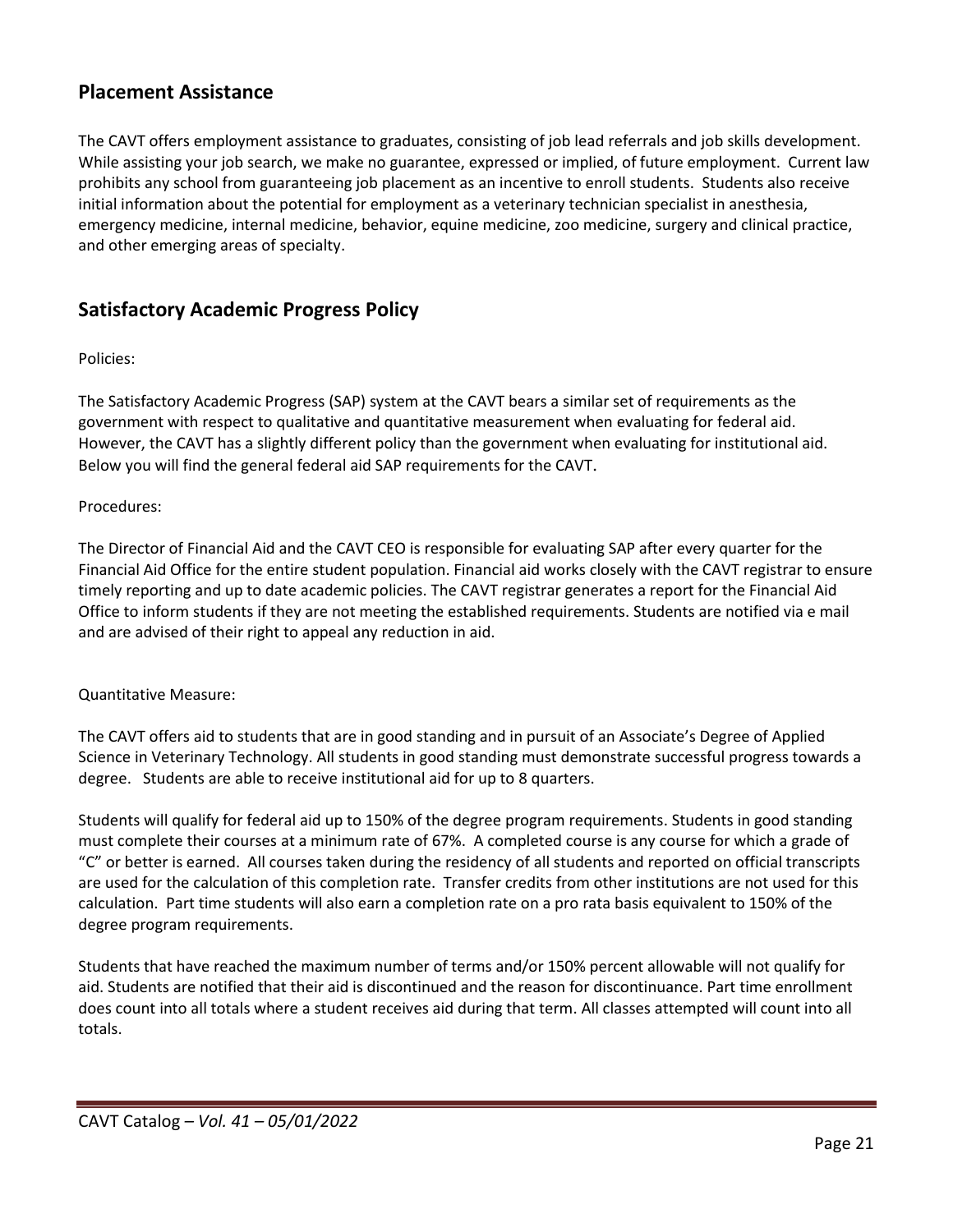In extraordinary circumstances, financial aid may be continued even through the above standards have not been met. This requires that the student demonstrate in a written statement that undue hardship contributed substantially to the student's failure to make satisfactory academic progress. These appeals for aid continuation are granted on a case-by-case basis.

### Qualitative Measure:

All students are required to pass all courses with a grade of not less than "C". Prerequisite courses for which a grade of "C" is not achieved will require the student to retake that course in order to proceed into the subsequent course. Any other course for which any student receives a grade of less than "C" must be retaken.<sup>11</sup> Each student's academic progress is checked quarterly.

The Director of Financial Aid and the CAVT CEO is responsible for evaluating SAP after every quarter for the Financial Aid Office for the entire student population. Financial aid works closely with the CAVT registrar to ensure timely reporting and up to date academic policies. The CAVT registrar generates a report for the Financial Aid Office to inform students if they are not meeting the established requirements. Students are notified via e mail and are advised of their right to appeal any reduction in aid.

### Probationary or Conditional Periods:

Students must maintain an overall GPA of 2.0 (equivalent to a grade of "C"). Students whose grade point average falls below 2.0 for a completed quarter will be placed on *academic warning* for the following quarter. Students on Academic Warning will be eligible for student aid<sup>12</sup> during the warning quarter. No appeal is required.

Students who fail to achieve an overall GPA of 2.0 at the completion of a warning quarter may go on *academic probation*. All students seeking to enter a quarter on academic probation will be required to appeal in order to remain on student aid. Successful appeals will result in continuation of student aid for one quarter. Students will be required to complete an academic plan as part of a successful appeal. It is within the discretion of the CAVT administration to allow a student to progress into a subsequent appeal and probationary quarter only if the points of the assigned academic plan are met. Unsuccessful appeals will result in denial of student aid and possible academic dismissal from the program.

Any student whose overall GPA is not at least 2.0 at the end of an academic probation period may be terminated from the program. Termination shall be at the discretion of the CAVT administration after a full review of the student's record. The student must prove to the satisfaction of the CAVT administration and faculty that the student can reasonably satisfy the CAVT graduation requirements within the required time period for graduation. The student shall be consulted and have full notice of all deliberations with regard to any decisions regarding academic probation and termination. The CAVT administration has final authority and shall notify the student in writing of the final decision.

Students receiving Federal Student Financial Aid must maintain "Satisfactory Academic Progress" at the CAVT in order to remain eligible for Federal aid consideration. The Financial Aid Office evaluates Satisfactory Academic Progress (SAP) after the completion of each quarter. All quarters of enrollment must be considered in the

<sup>&</sup>lt;sup>11</sup> Mastery of all material presented in the Veterinary Technology program is required to demonstrate basic clinical competence upon graduation.

 $12$  "Student Aid" means any and all federal student aid including aid provided by the U.S. Department Education or the Veteran's Association and all related programs provided to military veterans and their dependents.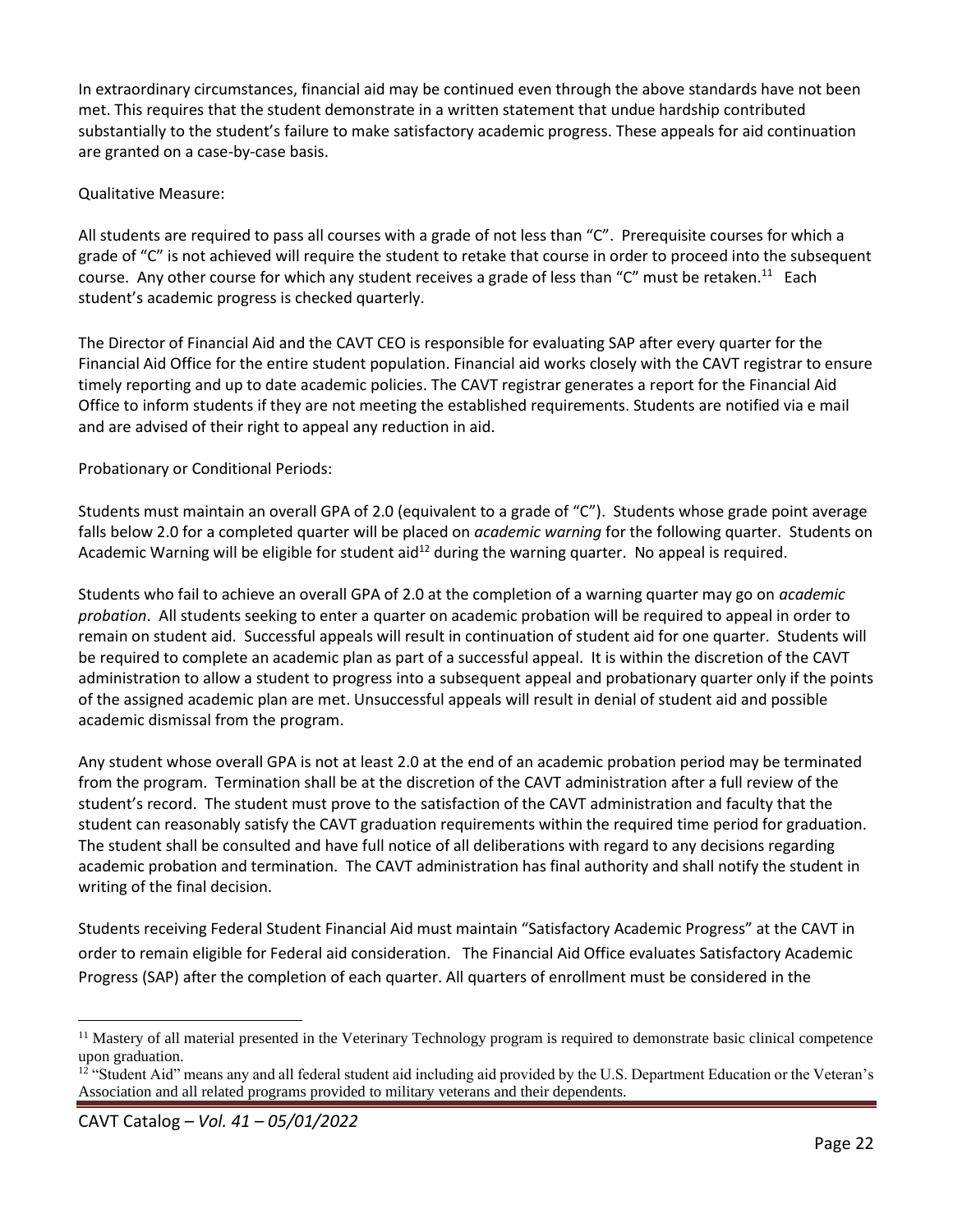determination of SAP (even periods in which the student did not receive federal student aid funds must be counted as well as relevant transfer credits).<sup>13</sup> Students academically dismissed from their academic programs are automatically recognized as failing to meet SAP standards. Any student who receives two quarterly consecutive grades of "F" or "D" in a single course (regardless of overall GPA), or a subsequent combination or "F" and "D" in two consecutive quarters in single course (regardless of overall GPA) will be required to pay for that individual course without the use of Federal Financial Aid.

Students that withdraw from the veterinary technology program will be designated as withdrawn--passing (meets satisfactory academic progress) or withdrawn--failing (does not meet satisfactory academic progress). The CAVT does not offer remedial courses, therefore, any prior remedial courses taken at other institutions does not factor into a student's calculation for satisfactory academic progress, nor do those courses qualify for transfer credit that would factor into a student's calculation for satisfactory academic progress.

# <span id="page-22-0"></span>**Grades and Credits**

Courses with grades of "W/D" (withdrawn), "INC" (incomplete), and/or "F" (failed) are counted as courses attempted but not earned AND count toward the maximum time frame. Transfer credits (accepted for the student's academic program or degree) are counted when measuring the maximum time frame to complete the Associate's Degree in Applied Science in Veterinary Technology and establishing benchmark points for the qualitative standard, but do not impact the grade point average tested.

Satisfactory Academic Progress status will include repeated coursework, unless determined otherwise by the CAVT administration and faculty. Audited courses count as unearned credit hours in the evaluation of the qualitative and quantitative standards. An incomplete grade does not affect the measurement of the quantitative and qualitative until a final grade is submitted. Repeated courses affect quantitative and qualitative components of SAP as if they are completed, individual courses.

# <span id="page-22-1"></span>**Three SAP Standards**

**1. Qualitative Grade Point Average and Academic Standing:**

Students academically dismissed from the CAVT veterinary technology program are automatically recognized as failing to meet CAVT's Satisfactory Academic Progress standards. Otherwise, as a student progresses through their academic program, their cumulative GPA must be at such a level that they either have, or may have by the following quarter, a minimum GPA of 2.0 (letter grade of "C").

- **2. Quantitative Completion Rate:** A student must successfully earn at least two-thirds of attempted credit hours each quarter.<sup>14</sup>
- **3. Quantitative Maximum Time Frame:** A student's maximum time frame for completion of their academic program must not exceed 150% (3 years) of the primary CAVT veterinary technician program length (2 years). Periods when a student

<sup>&</sup>lt;sup>13</sup> See section under Quantitative Maximum Timeframe on page 22. <sup>14</sup> This is equal to a 67% successful credit completion rate.

CAVT Catalog *– Vol. 41 – 05/01/2022*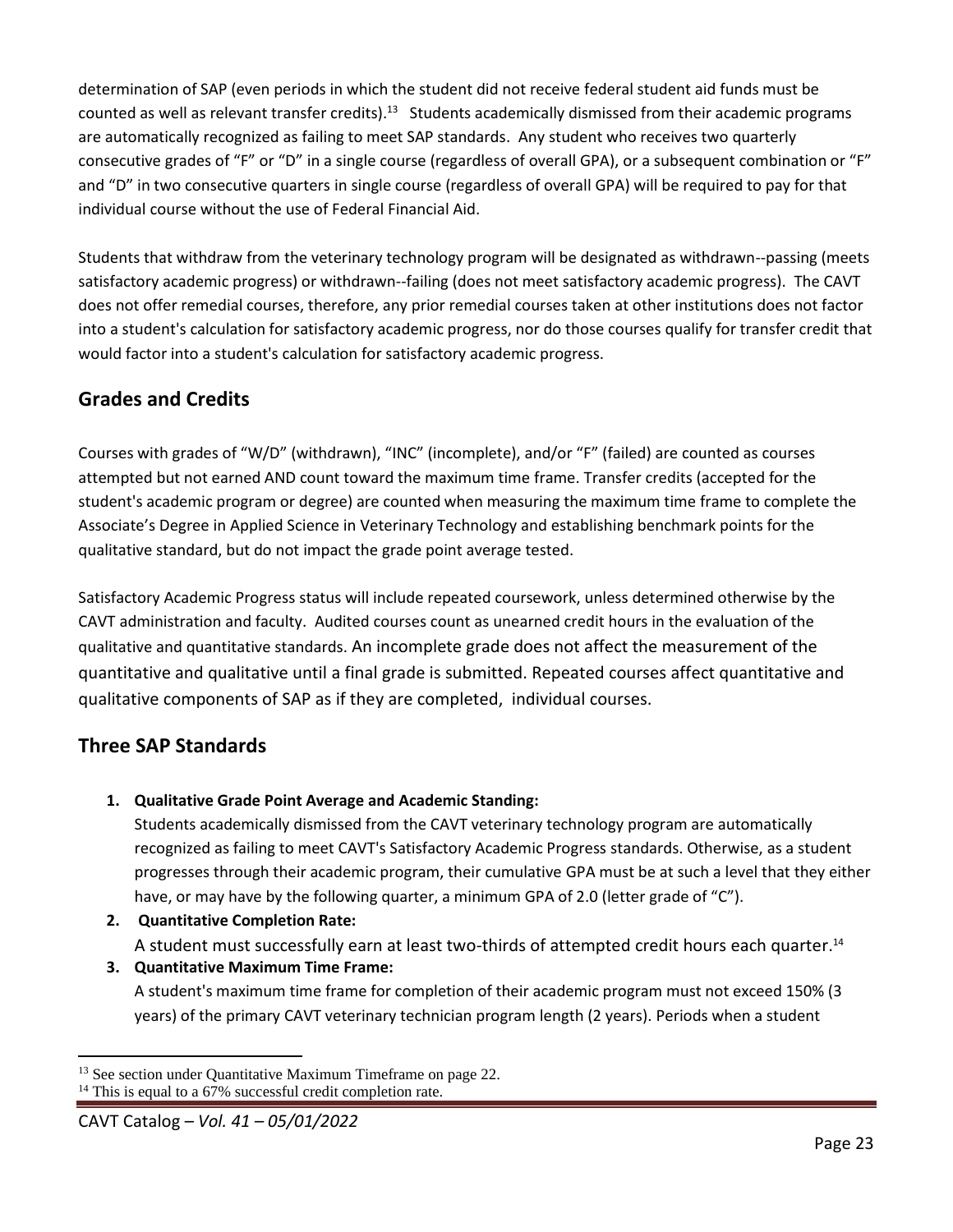doesn't receive Title IV aid will be counted towards the maximum time frame. All transfer credits will be counted towards the maximum time frame also.

### **Automatic Warning Quarter**

Students who fail to meet any of the requirements for Satisfactory Academic Progress will be notified and allowed one automatic Warning Quarter associated with their next quarter of enrollment to restore their Satisfactory Academic Progress standing. During the Warning Quarter a student will be awarded Federal Financial Aid for which they have applied and are otherwise eligible. A student is not allowed to receive consecutive Warning Quarters of Federal Aid. A Warning Quarter assignment is not contingent on the student's application for Federal Student Aid.

### **Appeal for Probationary Quarter**

Students who fail to meet any of the minimum requirements for Satisfactory Academic Progress at the conclusion of their Warning Quarter will lose all Federal Aid eligibility until the student regains minimum Satisfactory Academic Progress standards. A student who is denied Federal Aid because of a failure to meet Satisfactory Academic Progress standards after the Warning Quarter has concluded may appeal this determination to the CAVT administration.<sup>15</sup> An appeal must be based on significant mitigating circumstances beyond a student's control that seriously impact academic performance. Examples of possible mitigating circumstances are serious illness, severe injury, death of a family member, and other similar situations as judged by the CAVT administration and faculty. Students opting to appeal may be required to submit documentation on a case by case basis. Please note that merely filing an appeal does NOT guarantee continued eligibility for Federal aid.

If an appeal for a probationary quarter is denied by the Committee, the student will be notified and the decision is final for that quarter. The student may re-establish eligibility for federal aid for a subsequent quarter by taking action that brings him or her into compliance with the qualitative and quantitative components of the CAVT's SAP standard.

If a student's appeal is approved by the Committee, the student will be notified. The student will be considered for federal aid during the probationary quarter for which the student has applied and is otherwise eligible. Students will be required to continue the program without the benefit of FA and re-establish a minimum GPA of 3.0 and minimum completion rate of 67% before qualifying for FA.

Once a probationary quarter has concluded, the student may re-establish eligibility to be considered for federal aid for a subsequent quarter by either:

1. Taking action that brings him or her into compliance with the qualitative and quantitative components of CAVT's SAP standard, OR

<sup>&</sup>lt;sup>15</sup> A detailed description of the appeal process is contained in the CAVT Federal Financial Aid Policies and Procedures and is made available upon request to the CAVT financial aid officer.

CAVT Catalog *– Vol. 41 – 05/01/2022*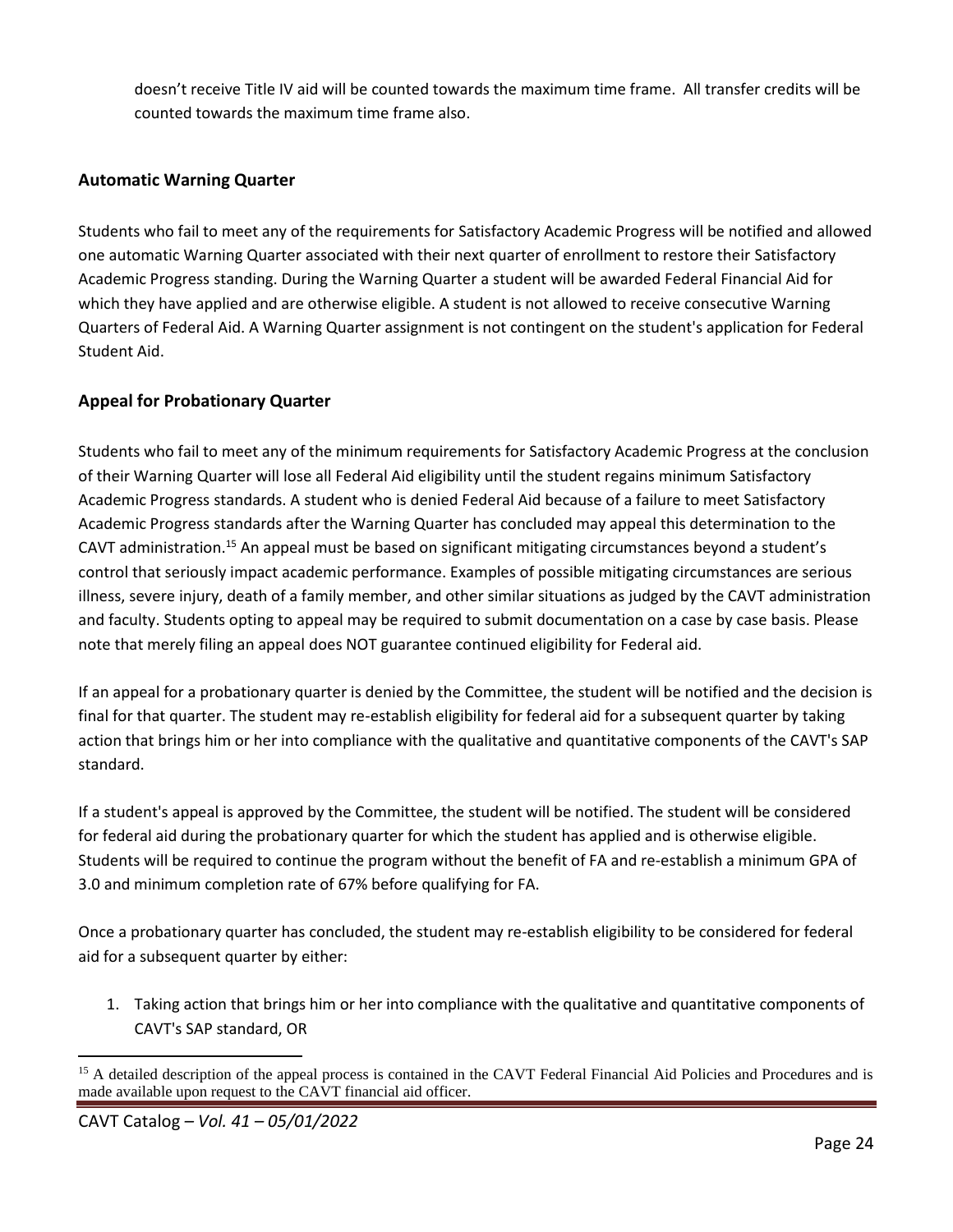- 2. Meeting the specific academic plan and standards for the Probationary Quarter as established by the CAVT administration and faculty.
- 3. Any subsequent probationary quarter must also be preceded by an additional, separate appeal by the student.

# <span id="page-24-0"></span>**Re-entry**

Students who leave the program for any reason including failure to meet Satisfactory Academic Progress may reapply to the program. Students must submit a new, complete application. Students seeking reentry will have prior performance considered as part of their application.

# <span id="page-24-1"></span>**Attendance Requirements**

Students are expected to arrive on time for class with proper materials. An overall attendance rate of at least 70% is required for each individual course. Instructors may request a student's withdrawal from a course or program if absences exceed 30% or, in the alternative, issue a grade of "F" for that course. Students are responsible for all course material presented at each and every class session and laboratory. Missed quizzes may result in a grade of zero.

Students who are unable to continue classes for medical reasons or severe personal problems may be required to take a leave of absence until they are able to return to class. Proper documentation will be required to substantiate a student's withdrawal.

Further details about the attendance policy are contained in *The Student Guide*. 16

## <span id="page-24-2"></span>**Leaves of Absence**

A student in good standing may request a leave of absence for up to 180 days. No additional Federal Financial Aid will be available during that time. However, students may return without having to reapply for admission or federal student aid if they return to active status at the designated time. Students may take a leave of absence for 180 days within any 12 month period. Students will not incur any additional charges on their account during a leave of absence. Students are expected to resume their course of studies at the same point at which they left.

Students who request leaves of two quarters will be readmitted to the program at the discretion of the school. Students who request leaves of three quarters or more may be requested to reapply at the discretion of the school.

Students on leave of absence are on a voluntary suspension of their active status of residency and may not participate in any school activities without prior written authorization from the school CEO. Furthermore, students on leave will not have access to any school facilities during their leave period. Door codes will be suspended and will not be reinstated until the student returns to active status.

<sup>&</sup>lt;sup>16</sup> The Student Guide is made available to entering students at orientation. Updates are provided to all students in electronic form. All students are responsible for the contents of the Student Guide and all updates during their residency at the CAVT. Applicants may request a copy of the Student Guide by calling the CAVT administrative office at: (719) 219-9636. Copies of the Student Guide are also available in the CAVT library.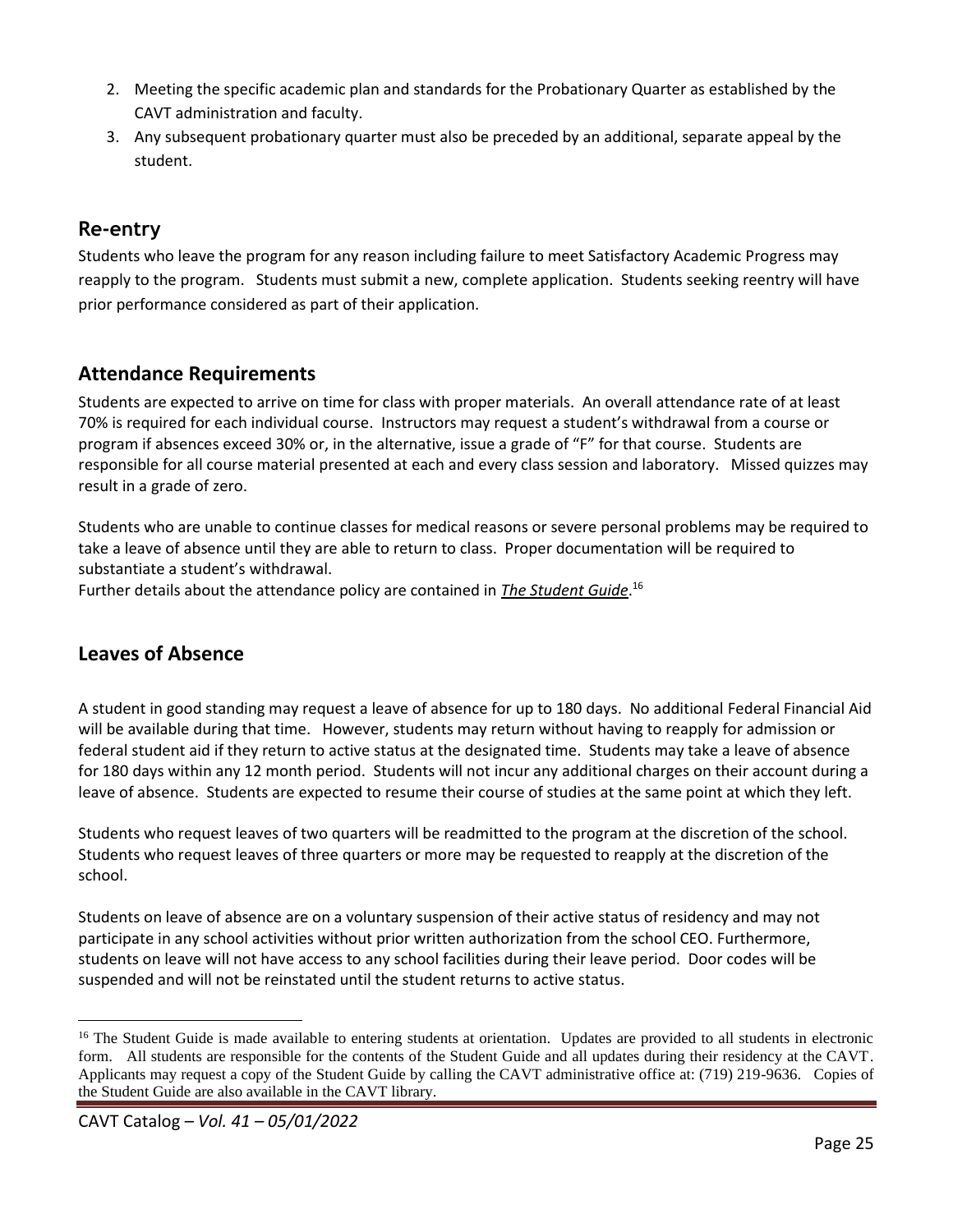# <span id="page-25-0"></span>**Grading System**

A 95-100% (4 grade points) A- 90-94.9 (3.7 grade points) B+ 86.7-89.9% (3.5 grade points) B 83.3-86.6% (3 grade points) B- 80-83.2% (2.7 grade points) C+ 75-79.9% (2.5 grade points) C 70-74.9% (2.0 grade points) D 60-69.9% (1 grade point) F Less than 60% (0 grade points)

**Grade Reporting.** Grades are reported to students at the end of each quarter via email.

**W/D: withdrawal**. A student will not receive grade points or quarter credits for any course withdrawn from and must retake, and pay for, the entire course again in order to graduate. Students may withdraw from a course without penalty or cost if they notify the CAVT administration in writing of their intent to withdraw from a course within the first week of class. Students who withdraw after the first week of class and before the seventh week will receive a grade of "W/D" and will be required to pay for the time spent in class. A student will not be considered to have withdrawn from a class until notice is received by the CAVT administration in writing. A grade of W/D is considered a course attempted but not earned for SAP purposes.

Students *may not withdraw voluntarily* from a class after completion of the 6<sup>th</sup> week of any quarter. After the 6<sup>th</sup> week, the student will receive a grade for that course and be charged for the entire length of the course. Students who do not meet attendance requirements for any given course will be given an "F" for that course and required to retake, and pay for, the entire course.

**INC: incomplete**. A student may be awarded an incomplete *at the discretion of the instructor*. Students awarded an incomplete will be given an academic plan for completion of the course at which time the student will receive a final grade as indicated above. A grade of INC is considered a course attempted but not earned for SAP purposes. Once an academic plan is completed or not, an "INC" will be converted to a final grade and is then attempted and earned.

Students are graded on a straight scoring system as noted above. Any student receiving a grade of "F" (less than 60%) or "D" (60-69%) will be required to retake, and pay for, the entire individual course for which that grade was received. Students will receive grade reports via email at the end of each quarter. *Students must retake courses in which grades of "F" or "D" were received so that the student, staff, and administration are satisfied that the student demonstrates adequate clinical skills to serve their patients and the public as medical professionals and public health officers.* A grade of "D" or "F" is considered a course attempted but not earned for SAP purposes.

**Calculation of GPA**: Total grade points are calculated by multiplying the grade points received (see above) by the number of quarter credits taken. Total grade points are then divided by the total number of quarter credits completed. See the example below.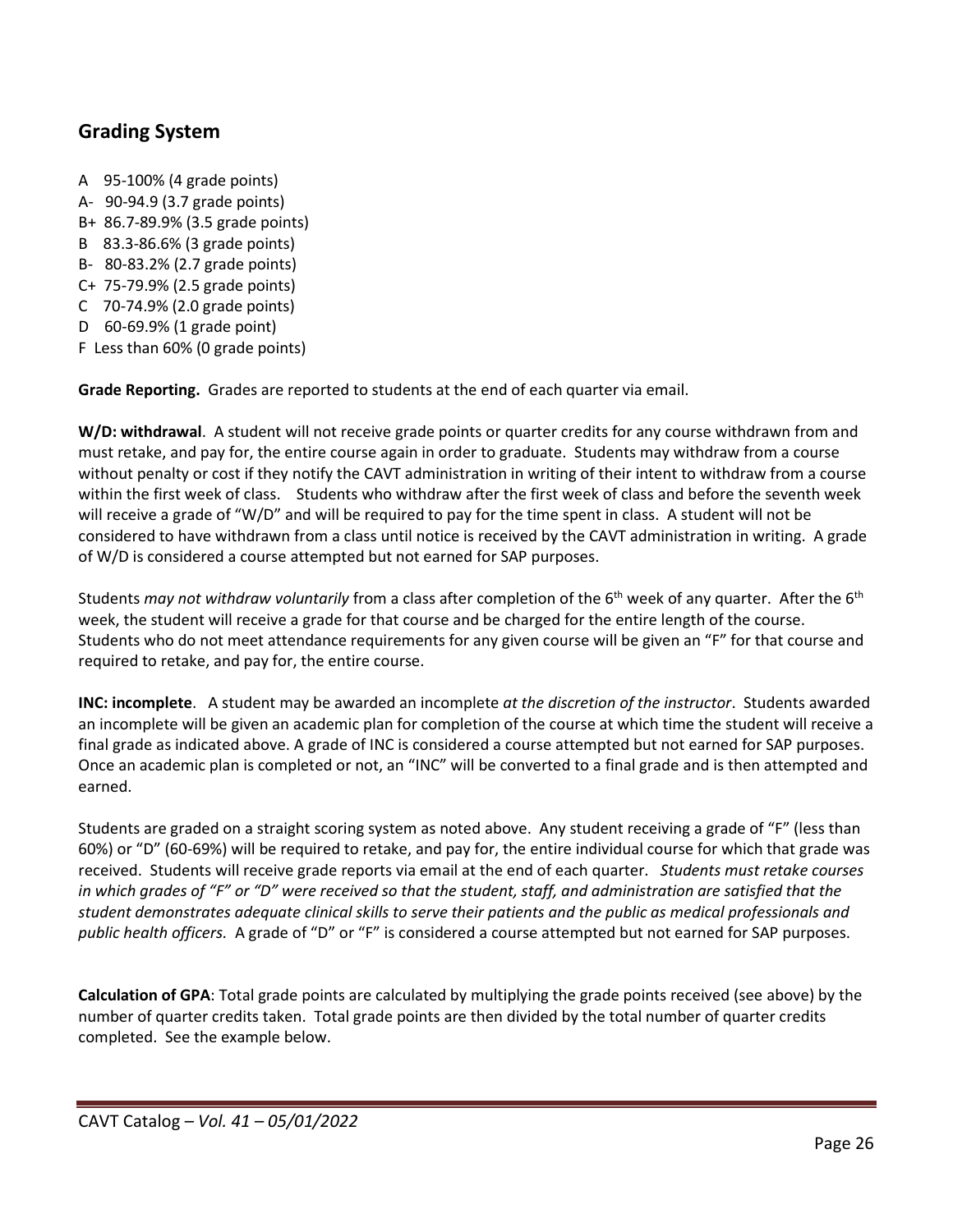| <b>Course Number</b> | Grade   |                                                             |      | Grade Points Quarter Credits Total Grade Points |        |
|----------------------|---------|-------------------------------------------------------------|------|-------------------------------------------------|--------|
| <b>VT 101</b>        | Grade=A | 4                                                           | 3    | 12                                              |        |
| <b>VT 102</b>        | Grade=A | 4                                                           | 3    | 12                                              |        |
| <b>VT 103</b>        | Grade=B | 3                                                           | 3    | 9                                               |        |
|                      |         |                                                             |      |                                                 | Total  |
|                      |         | <b>Total Quarter</b>                                        |      |                                                 | Grade  |
|                      |         | Credits                                                     |      | $\rightarrow$ 933 $\leftarrow$                  | Points |
|                      |         | Cumulative<br>GPA=total<br>grade points<br>divided by total |      |                                                 |        |
|                      |         | quarter credits<br>completed                                | 3.67 |                                                 |        |

# <span id="page-26-0"></span>**Change of Student Status**

Students wishing to change their status from full to part time or part time to full time, or who seek permission for a leave of absence, change programs, take an extended leave, or withdraw must complete a change of status form.

# <span id="page-26-1"></span>**AVMA Essential Skills Task List**

Students must perform tasks as outlined on a competency checklist as set forth by the AVMA. The list will be utilized in classes and laboratories, not at internships or any other off site facility either before, during or after completion of the program. Completion of duties ensures practical knowledge and experience of entry-level concepts into veterinary hospitals. Students may only be signed off on a task by CAVT faculty, qualified staff members during in-residence lectures and laboratories, and/or by an authorized internship site supervisor. Tasks performed off site, or prior to admission or after completion of the program will not be credited to any student's task list. Students are expected to be able to lift 30 pounds and perform all tasks set forth in the AVMA and NAVTA list of required tasks. These tasks may be viewed a[t www.avma.org.](http://www.avma.org/) Where possible, students with special physical needs will receive reasonable accommodations in order to complete this list.

# <span id="page-26-2"></span>**Student Guide**

A student guide is made available to all accepted students in residency. The guide contains, but is not limited to: student grievance procedures, disciplinary procedures, testing and homework policies, confidentiality policies, honor code outline, facilities maintenance responsibilities, tuition requirements, class and laboratory policies and procedures, drug and alcohol policy, and internship policies. The student pregnancy policy is also contained within the student guide. *The Student Guide* is distributed at orientation, and may be requested prior to admission by any applicant simply by calling the CAVT office at (719) 219-9636. The Student Guide is also available in the CAVT library. Students are responsible for the contents of the student guide as well as the contents of this catalog and all updates during their residency at the CAVT.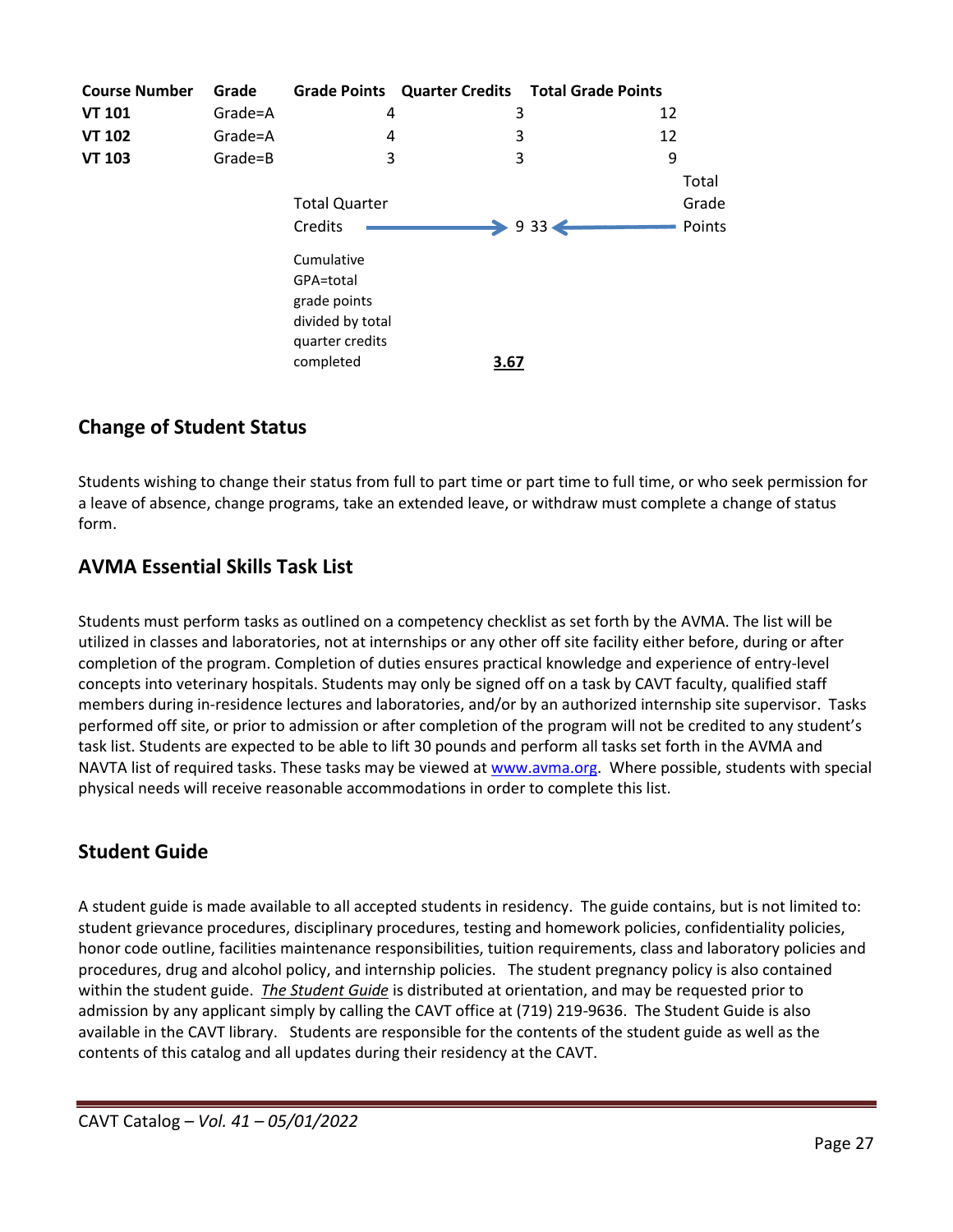# <span id="page-27-0"></span>**Official Transcripts**

The CAVT will provide an official transcript of the student's academic record upon written request by the student. An official copy will be mailed to the appropriate person and/or school. An unofficial copy can be secured and given directly to a student. Transcripts will be denied if the student has an outstanding balance against her/his account.

## <span id="page-27-1"></span>**Student Conduct**

Students are required to follow all rules and regulations promulgated by the CAVT. This includes, but is not limited to:

- Dress code in clinics and laboratories
- Conduct code in clinics, classes and laboratories
- Prohibition of theft and destruction of school property
- Possession of illegal drugs or weapons while on school property
- Failure to follow rules for exams or homework
- Violation of the Student Honor Code
- Violation of the CAVT drug and alcohol policy. $17$
- Disruption of classes or laboratories by through inappropriate or unauthorized conduct
- Adherence to the CAVT attendance policy
- Proper consideration of the legal rights of all students, staff, and faculty.

Students receive written notice of all rules and regulations during their residency with the CAVT. The CAVT reserves the right to change its rules and regulations as required. All rules and regulations are published in *The Student Guide* which is available to all resident students and is considered a required supplement to this catalog which all students, staff, and faculty are responsible for.

# <span id="page-27-2"></span>**Student Safety**

*Animal Handling*: All students will handle several species of animals, some of which may be dangerous. Students must follow all instructions for patient handling as directed in classes and laboratories.

*Pregnancy policy*: All students must be aware that anesthetic gases, radiation, and other environmental hazards commonly encountered at the CAVT and veterinary clinical environments are inherently dangerous and may pose a significant risk to pregnant individuals. Students who are either pregnant or are planning on an impending pregnancy during their time as active students at the CAVT must consult immediately with the CAVT office before proceeding with any classes or laboratories. Required documents must be completed by any pregnant student before proceeding in the program.

<sup>&</sup>lt;sup>17</sup> Students, staff, and faculty are expressly prohibited from being under the influence of illegal drugs, alcohol, marijuana, or prescription drugs while on school property or while representing the school off campus while on school business.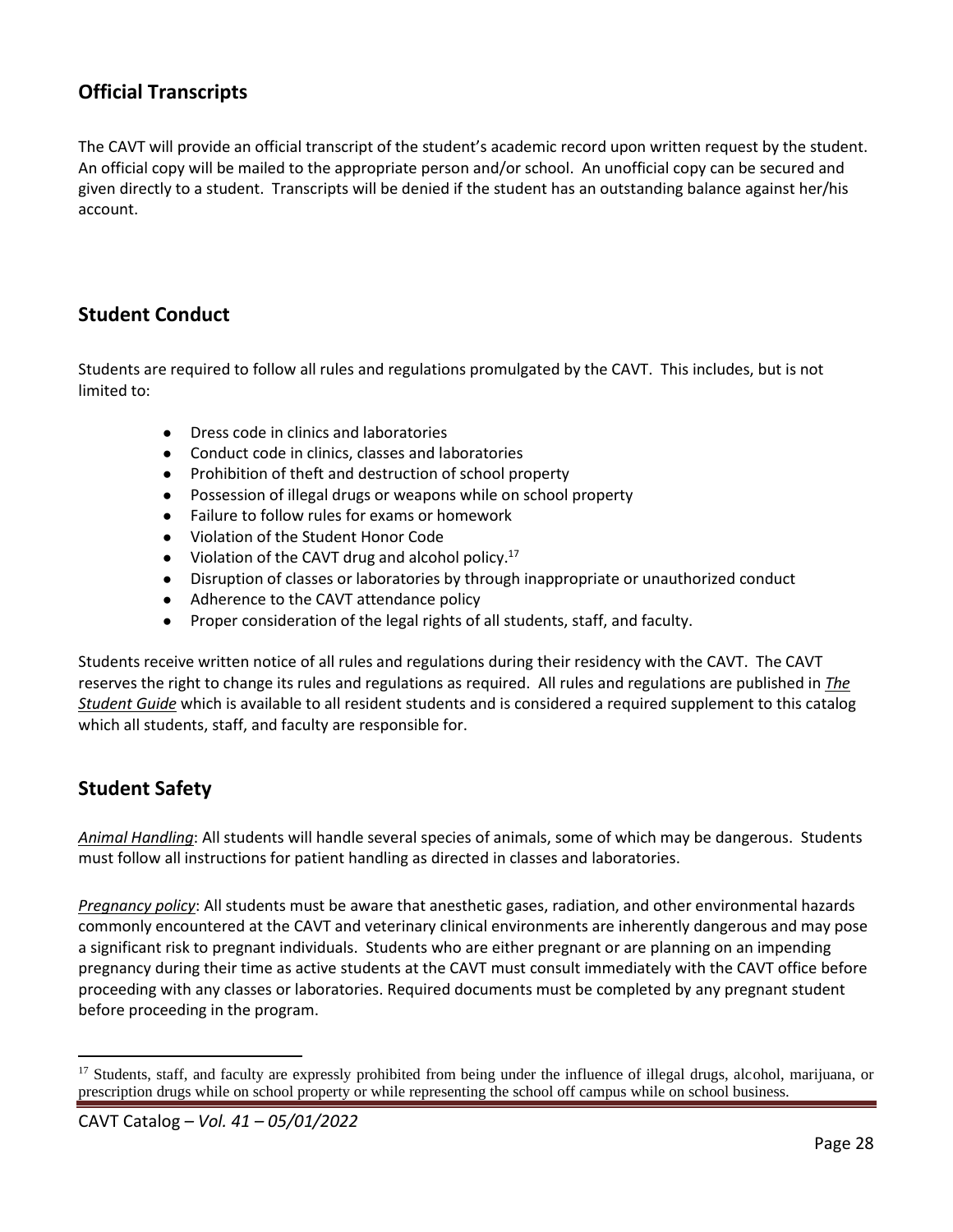*Rabies and tetanus vaccinations*: All students are required to be vaccinated for tetanus prior to engaging in any clinical exercises or internships. Proof of vaccination is required and will be kept with each student's individual record. Rabies vaccination is strongly recommended, but only required if the student wishes to work at the Cheyenne Mountain Zoo. *Students are hereby notified that rabies is a clear and present danger to their health and safety; students are under a duty and possess the sole responsibility to be vaccinated for rabies as soon as possible after the start of the veterinary technology program.* 

*Zoonoses*: These are diseases that originate in animals and may be passed on to humans. Each student is responsible for understanding and being able to prevent any zoonotic disease presented to them in course material.

*Personal safety*: Each student is responsible for following all safety directions given during classes, laboratories, clinical exercises, and internships. In addition, each student is responsible for understanding and following any safety protocols distributed to students during their residency with the CAVT.

*Emergency preparedness*: Written plans for response to natural or other disasters will be distributed to all students. Each student is responsible for reviewing these plans and filling out any related forms such as surveys or questionnaires related to plans for response to natural or other disasters. In addition, students must read and understand any written plans for response to natural disasters that they will receive.

*Use of illegal drugs, alcohol, or marijuana*: Students, staff, and faculty are expressly prohibited from being under the influence of illegal drugs, alcohol, prescription drugs, or marijuana while on school property or while representing the school off campus while on school business.

# <span id="page-28-0"></span>**Dress Code**

Appropriate dress is a requirement for all students and staff. Entering students should be aware that a classroom dress code is in effect. While in the classroom, students must wear professional attire including no open-toed shoes.

Any student performing clinical tasks or laboratories must wear scrubs and a lab coat. School scrubs are available for purchase through the main office. Lab coats may be purchased at a nursing supply store or online.

# <span id="page-28-1"></span>**Professional Organizations**

All students and faculty are encouraged to be members of, and actively participate, in local and state veterinary organizations (CACVT). The Colorado Academy of Veterinary Technology is proud to host a Student Chapter of the Colorado Association of Certified Veterinary Technicians. The Charter Chapter was established in January of 2011.

Instructors and Directors are encouraged to become active members of the Colorado Association of Certified Veterinary Technicians (CACVT), Colorado Veterinary Medical Association (CVMA), American Veterinary Medical Association (AVMA), and National Association of Veterinary Technicians in America (NAVTA), Association of Veterinary Technician Educators, and Veterinary Hospital Managers Association. Through networking and participation, everyone benefits from belonging to professional organizations.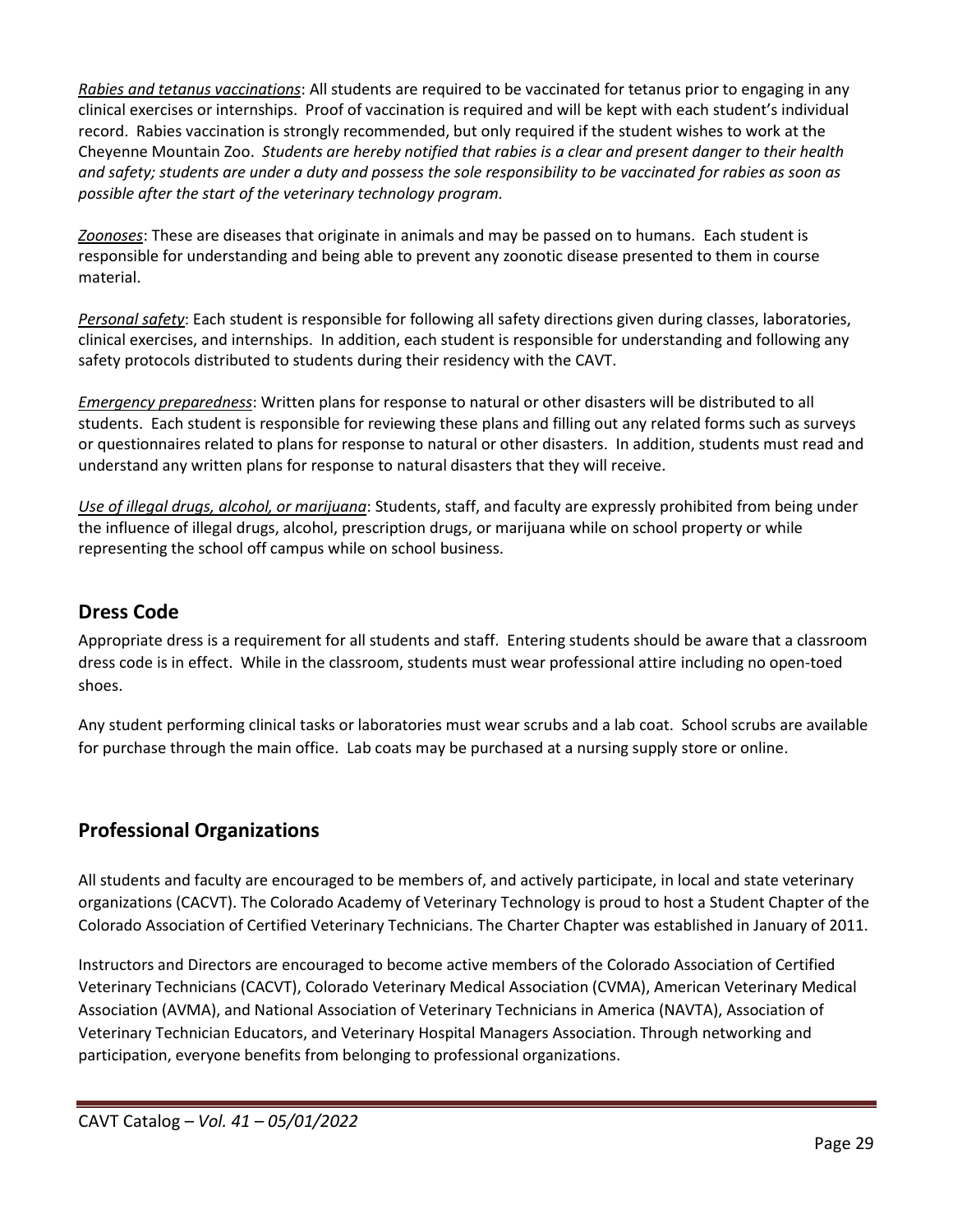# <span id="page-29-0"></span>**Student Dismissal**

Violation of rules and regulations promulgated by the CAVT will result in disciplinary action. Failure of any student to abide by the rules and regulations promulgated by the CAVT as published in this catalog, the student guide, or in any other fashion during a student's residency, will result in disciplinary action. Failure to correct action sited as part of a disciplinary action taken by the CAVT against any student may result in dismissal from the CAVT. Refunds, if applicable, will be made. Reapplication to the CAVT may be made if allowed by the CAVT as part of determinations made during any disciplinary action.

## <span id="page-29-1"></span>**Student Concerns**

Student concerns should be brought to the attention of the School Director to attempt resolution. *Students may bring any and all suggestions directly to the CAVT staff for review.* The CAVT staff and students are to follow the grievance procedures as outlined in the Student Guide. Students may file a written complaint with the Colorado Division of Private Occupational Schools at **www.highered.colorado.gov/dpos** or by requesting a complaint form at (303) 862-3001. All student complaints submitted to the Division must be in writing and shall be filed within two years after the student discontinues training at the school. Students may also contact the Council on Occupational Education at 7840 Roswell Road, Building 300, Suite 325, Atlanta, GA, 30350. Phone number for COE: (800) 917-2081. They are located on the web at: www.council.org

# <span id="page-29-2"></span>**Refund Policy**

Students not accepted to the school are entitled to all moneys paid. Students who cancel this contract by notifying the school, but before commencement of classes, are entitled to a full refund of all tuition and fees. In the case of students withdrawing after commencement of classes, the school will retain a cancellation charge plus a percentage of tuition and fees, which is based on the percentage of contact hours attended, as described in the table below. The refund is based on the date of determination of the student's last date of attendance.

### **Refund Table**

| <b>Student is entitled to upon withdrawal/termination:</b>         | <b>Refund</b>                |
|--------------------------------------------------------------------|------------------------------|
| Within first 10% of program                                        | 90% less cancellation charge |
| After 10% but within first 25% of program                          | 75% less cancellation charge |
| After 25% but within first 50% of program                          | 50% less cancellation charge |
| After 50% but within first 75% of program                          | 25% less cancellation charge |
| After 75% [if paid in full, cancellation charge is not applicable] | NO Refund                    |

**\*** Dependent upon year and dates started. CAVT operates on a quarter system.

- 1. The student may cancel this contract at any time prior to midnight of the third business day after signing this contract.
- 2. All refunds will be made within 30 days from the date of termination. The official date of termination or withdrawal of a student shall be determined in the following manner: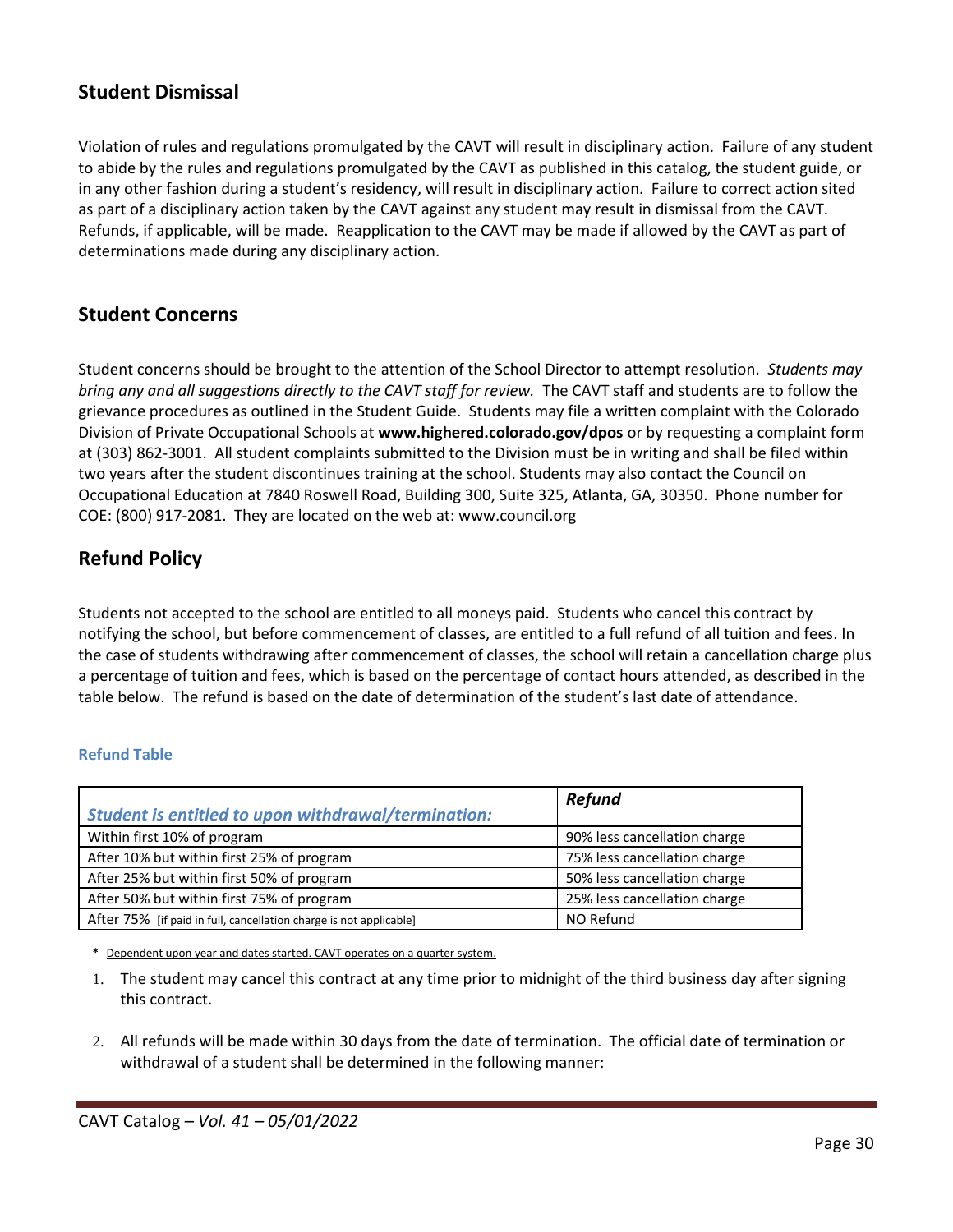- a. The date on which the school receives written notice of the student's intention to discontinue the training program; or
- b. The date on which the student violates published school policy, which provides for termination.
- c. Should a student fail to return from an excused leave of absence, the effective date of termination for a student on an extended leave of absence or a leave of absence is the earlier of the date the school determines the student is not returning or the day following the expected return date.
- 3. The student will receive a full refund of tuition and fees paid if the school discontinues a course/program within a period of time a student could have reasonably completed it, except that this provision shall not apply in the event the school ceases operation.
- 4. The policy for granting credit for previous training shall not impact the refund policy.
- 5. Cancellation charge: if after starting the program any student wishes to withdraw or is asked to withdraw from the program, a \$100.00 cancellation fee may be charged.
- 6. Refunds, when due, are made without requiring a request from the student.

### **Special Refund Policy for VA Benefits**:

A debt is established on the student for tuition/fees/Yellow Ribbon when:

- The student withdraws after the first day of term (FDOT).
- If the student completely withdraws on the FDOT, the student will be treated as if never attended.
- The student reduces hours whether the reduction occurs before or during the term.
- If the student has attended at least one day of any of the classes certified and a payment has been issued, any debt created by the reduction/withdrawal will be charged to the student.
- The school submits a change in enrollment and reports a reduction in tuition, fees, and/or Yellow Ribbon due to student action reducing or terminating training.
- If a student drops a course and adds a course so that there is no net change in training time, any change to tuition, fees and/or Yellow Ribbon is a student debt.

## <span id="page-30-0"></span>**Tuition: Veterinary Technology Program**

Full time tuition is \$15,669 per year (\$31,338 for the full 2 year program), excluding Student Fees, books, and supplies, and living expenses, provided that students complete the program in 24 months. Tuition is charged per credit each quarter. Financial aid is available. The tuition rate is \$228.11 per quarter credit hour. Information may be obtained by calling the CAVT main office at: (719) 219-9636 or by e mailing Jolene Whatley, financial aid counselor, at: [jwhatley@cavt.edu](mailto:tthompson@cavt.edu)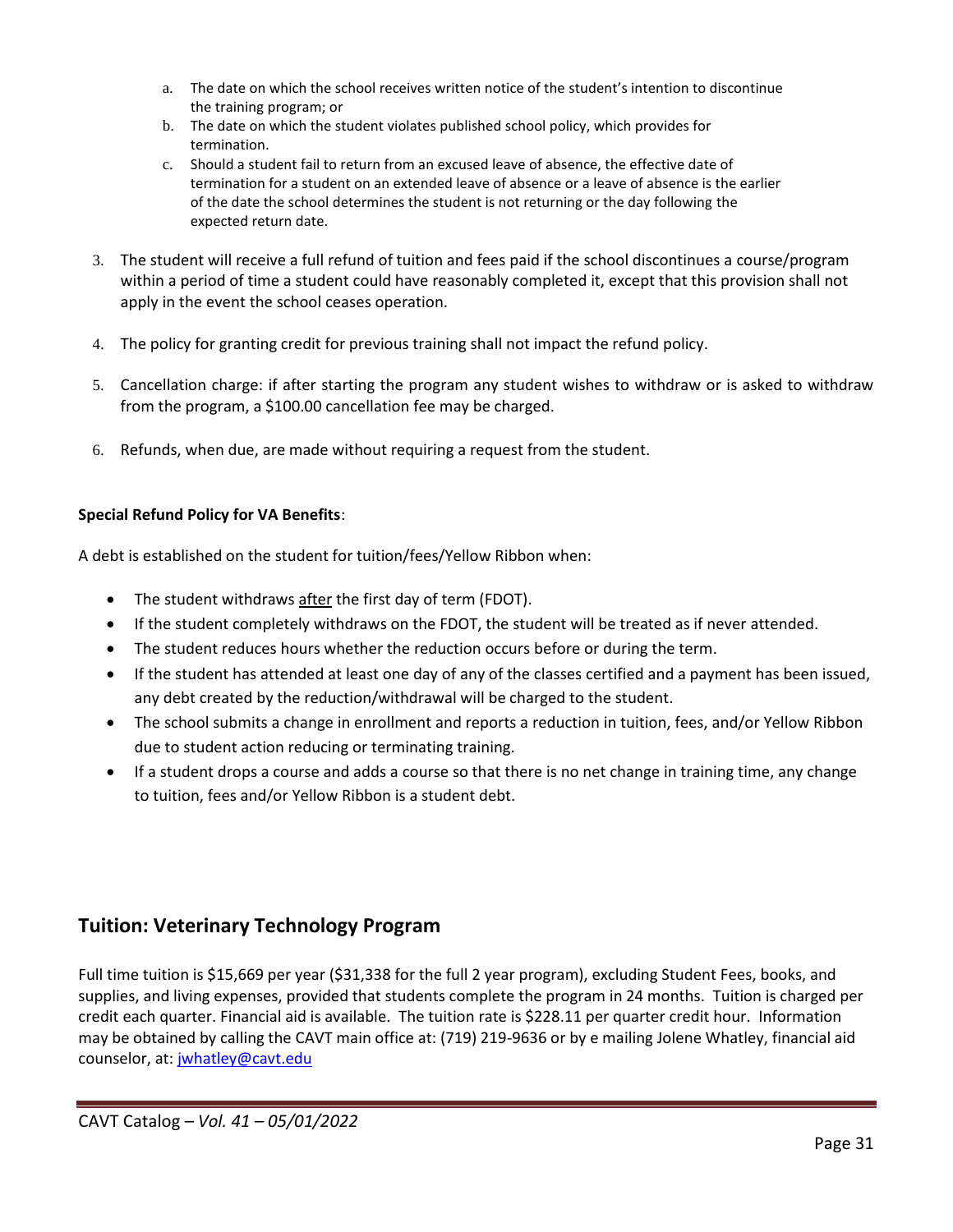# <span id="page-31-0"></span>**Student Fees: Veterinary Technology Program <sup>18</sup>**

The CAVT charges program fees, not individual course fees. All fees are bundled and divided equally into each quarter's charges.<sup>19</sup>

Students should plan on the following fees in addition to any tuition expenses: Edit

- 1. Laboratory fees: \$1,517.00 per year.<sup>20</sup>
- 2. \*School uniform: approximately \$38.00 per set (one-time charge). At least one clean set should be available at all times.
- 3. \*Books: Approximately \$1,000.00 per year.
- 4. \*Stethoscope and other medical and laboratory supplies: approximately \$170.00 (one-time charge).
- 5. Student services:  $$1,376.00$  per year. <sup>21</sup>
- 6. \*Graduation fee: \$50.00 (one-time charge). $22$

\* *Indicates non-refundable fees*

## <span id="page-31-1"></span>**Financial Aid**

Federal Financial Aid is available to those who qualify. Access is available to the Federal Pell Grant Program, Federal Direct Student Loan Program, and the Iraq and Afghanistan Service Grant. Information about eligibility and data necessary to fill out FAFSA forms may be retrieved by calling the CAVT main office at: (719) 219-9636 or by e-mailing Jolene Whatley, financial aid counselor, at: [jwhatley@cavt.edu.](mailto:tthompson@cavt.edu) To be eligible for Title IV funding, a student must be enrolled as a student in good standing, have a current FAFSA on file, a verification completed if requested, entrance counseling, completed master promissory note, completed authorization to use federal student aid form, credit balance authorization form and award letter issued.

Students are required to pay for any classes that must be retaken. Student aid may be used for retaken courses unless federal rules prohibit such payment.

RETURN OF TITLE IV FUNDS

Process Overview & Applicability

In performing any refund and repayment calculation for a student who withdraws from the CAVT, the CAVT first must determine the student's costs and categorize them as either (1) institutional charges used in calculating refunds or (2) non-institutional charges (such as off-campus rent, living expenses, transportation, and the cost of group health insurance) used in calculating repayments. The CAVT will also attempt to identify the last date of

<sup>22</sup> NOTE: Federal Financial Aid does not provide funds for graduation fees.

CAVT Catalog *– Vol. 41 – 05/01/2022*

<sup>&</sup>lt;sup>18</sup> The CAVT reserves the right to raise or lower fees at any time in order to deliver vital services and materials to students. In addition: the total of tuition and fees may rise for any individual student that incurs extra fees or charges for books, supplies, clinical expenses, required repetition of courses, or other circumstances that requires the student to alter the planned curriculum. <sup>19</sup> Books, stethoscopes, medical, and laboratory supplies are not automatically included in quarterly charges. It is up to each

student to decide which of these they wish to purchase.

 $20$  This fee covers the considerable cost of laboratories and live animals that enable the CAVT to produce a quality, hands on education.

 $21$  Student services includes (but is not limited to) on site counseling for students, IT services, and state mandated internship insurance.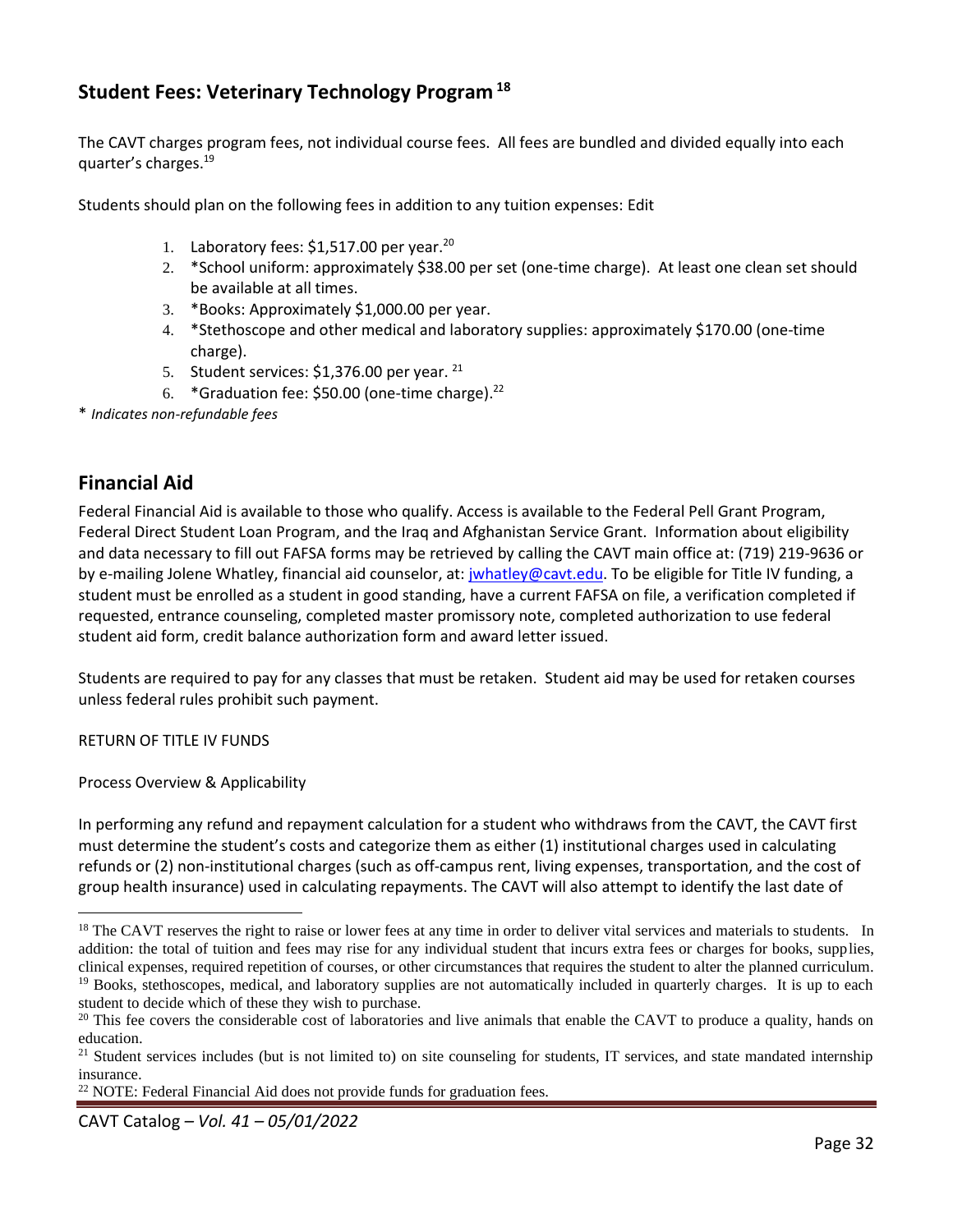attendance for a return calculation for federal aid and the date the student completed the withdraw process for an institutional return calculation.

Generally, institutional charges are for educational purposes and are charged directly to the student's account. However, because not all institutional charges may be used in refund calculations, institutional charges must be further categorized as either "unallowable" or "allowable." Along with tuition, which is always an institutional charge, allowable charges may include course fees, and books and/or supplies purchased at the CAVT. Should specific programs of study at the CAVT require students to purchase specific supplies and equipment from the CAVT, the CAVT will publish the cost of those items and, upon a student's withdrawal from the CAVT, will determine if the cost of this equipment may be excluded from the refund calculation. the CAVT follows federal guidelines in categorizing costs as institutional vs. non-institutional, allowable vs. unallowable, and/or as includable vs. excludable.

Any balance remaining on the student's account after being credited with the applicable refund and/or financial aid funds is due and payable by the student. Unpaid balances will impact a student's eligibility to be readmitted to the CAVT and to have requests for official academic transcripts processed. Any credit balance remaining after these adjustments will be refunded to the student within 14 days after the calculation of the Return of Title IV funds.

Refunds of allowable institutional charges and repayments of funds disbursed to cover non-institutional charges will be calculated in accordance with federal regulations and according to the particular status of the individual student, as follows:

Returns of Title IV funds used for allowable institutional charges and repayments of funds disbursed to cover noninstitutional charges will be calculated in accordance with federal regulations and according to the particular status of the individual student, as follows:

- (a) Determine the Title IV Return percentage of the enrollment period that remains by dividing the remaining days in the period for which the student is enrolled/charged by the number of days in the enrollment period.
- (b) Determine the total amount of Title IV grants and loans that were disbursed or could have been disbursed for the student (Total Aid).
- (c) Calculate the refund by multiplying the Title IV Return percentage by the Total Aid to determine the amount to be returned to the USDOE.
- (d) Funds will be returned to the Title IV aid programs in the following order until the full amount is extinguished:
	- 1. Unsubsidized Federal Stafford Loans
	- 2. Subsidized Federal Stafford Loans
	- 3. Federal Perkins Loans
	- 4. Federal PLUS/Grad PLUS Loans
	- 5. Federal Pell Grants
	- 6. Federal Academic Competitiveness Grant
	- 7. National SMART Grants (if required)
	- 8. Federal Supplemental Ed. Opportunity Grant
	- 9. Other private or institutional sources of aid

12.1 Note: In the event that a student does owe an overpayment of Title IV funds, the CAVT will be responsible for notifying the student. Furthermore, immediately upon discovery of the overpayment, the CAVT will flag the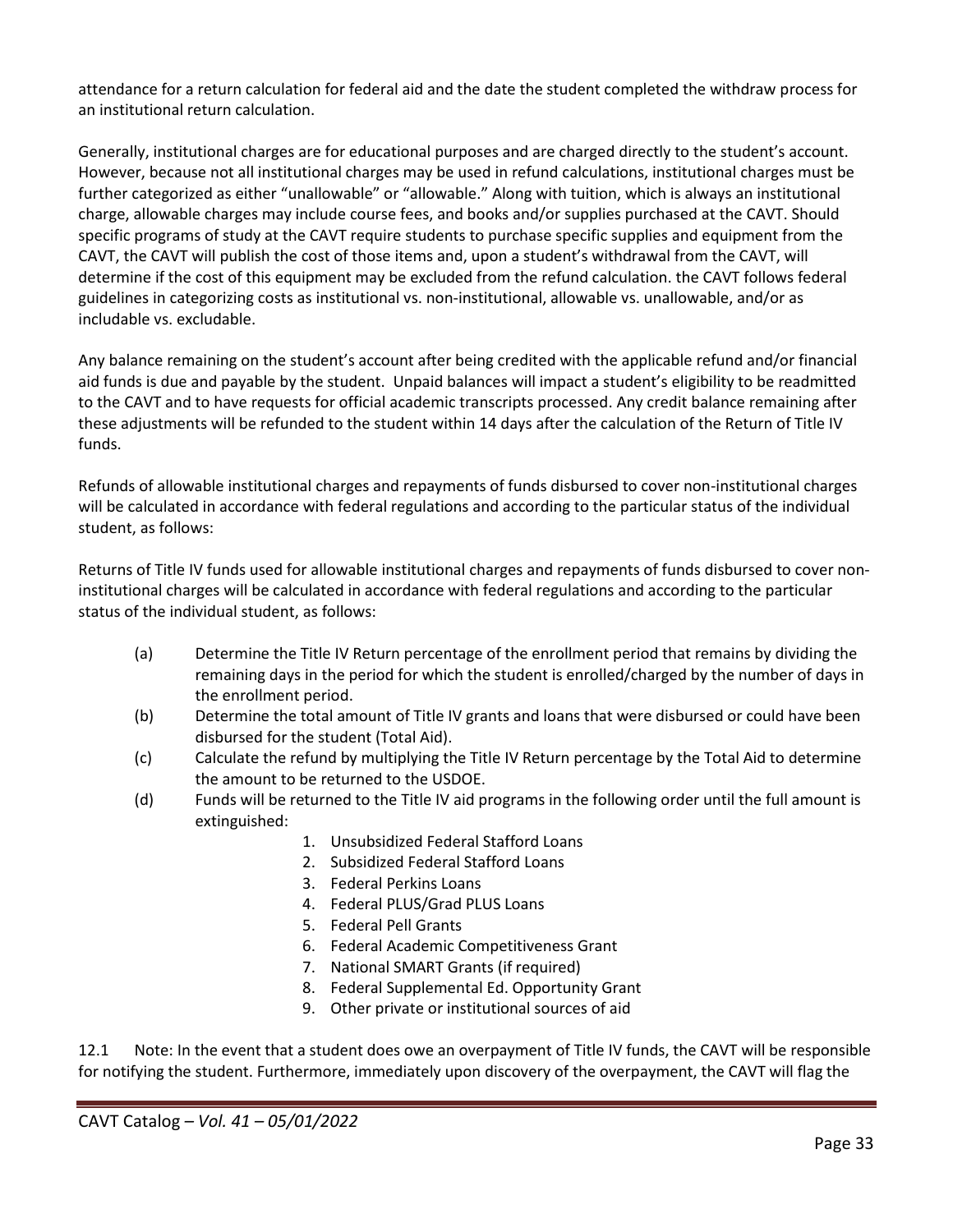student's record to indicate that the student is ineligible for further Title IV funds until the overpayment has been repaid.

Identification of withdrawn students:

- 1. Official Withdraw The student obtains a Withdrawal Form from the Dean of Students
- 2. Unofficial Withdraw The student ceases attending classes.

If in the case of an Official Withdrawal, the date of determination is the date that the form is received by a school official or the date that the school was first informed of the student's intent to withdraw. Students are asked to provide their last date of attendance.

If in the case of an Unofficial Withdrawal, the date of determination will be the date when the instructor certifies the last date of attendance for the student. The last date of attendance is assessed by contacting the instructors for the last date of attendance. If the last date of attendance cannot be determined, 50% is used for the return calculation.

### Withdrawal date:

Under each refund calculation, withdrawal from the CAVT--official or unofficial--refers to a student's failure to complete the period of enrollment for which he or she was charged.

An "official" withdrawal occurs when the student notifies the CAVT of his/her intent to withdraw and he/she completes the withdrawal process/form (obtained in the Financial Aid Office) or stops attending classes. An "unofficial" withdrawal occurs when the CAVT discovers that the student has ceased to be enrolled (i.e., is no longer attending classes) and the student did not initiate/complete the withdrawal process.

In addition, students who are expelled or who take unapproved leaves of absences are considered to have withdrawn from the CAVT. Currently, the CAVT does offer a Leave of Absence option for students looking to cease attendance in courses due to medical complications or academic performance. Furthermore, the CAVT reserves the right to request a student's withdrawal.

Regardless of the circumstances of withdrawal from the CAVT, a withdraw can be initiated by:

a. A withdrawal form, initiated either by the student or by the CAVT, is filled out and documents the last date of class attendance (either as advised by the student or as determined by the CAVT through contact with the student's professors)

b. The date of withdrawal is considered to be the last date of class attendance. In the case of an "unofficial" withdrawal, the CAVT will determine the date of withdrawal within the earlier of 45 days of the end of the enrollment period, the end of the academic year, or end of the program

c. The date of withdrawal is the date used to calculate any applicable institutional refund and/or repayment. While the last date of attendance will be used for the federal return calculation.

Under all circumstances of withdrawal from the CAVT, the student forfeits his or her rights and privileges as a student, including the use of the CAVT facilities. Therefore, upon withdrawal from the CAVT, a student will automatically relinquish their door code.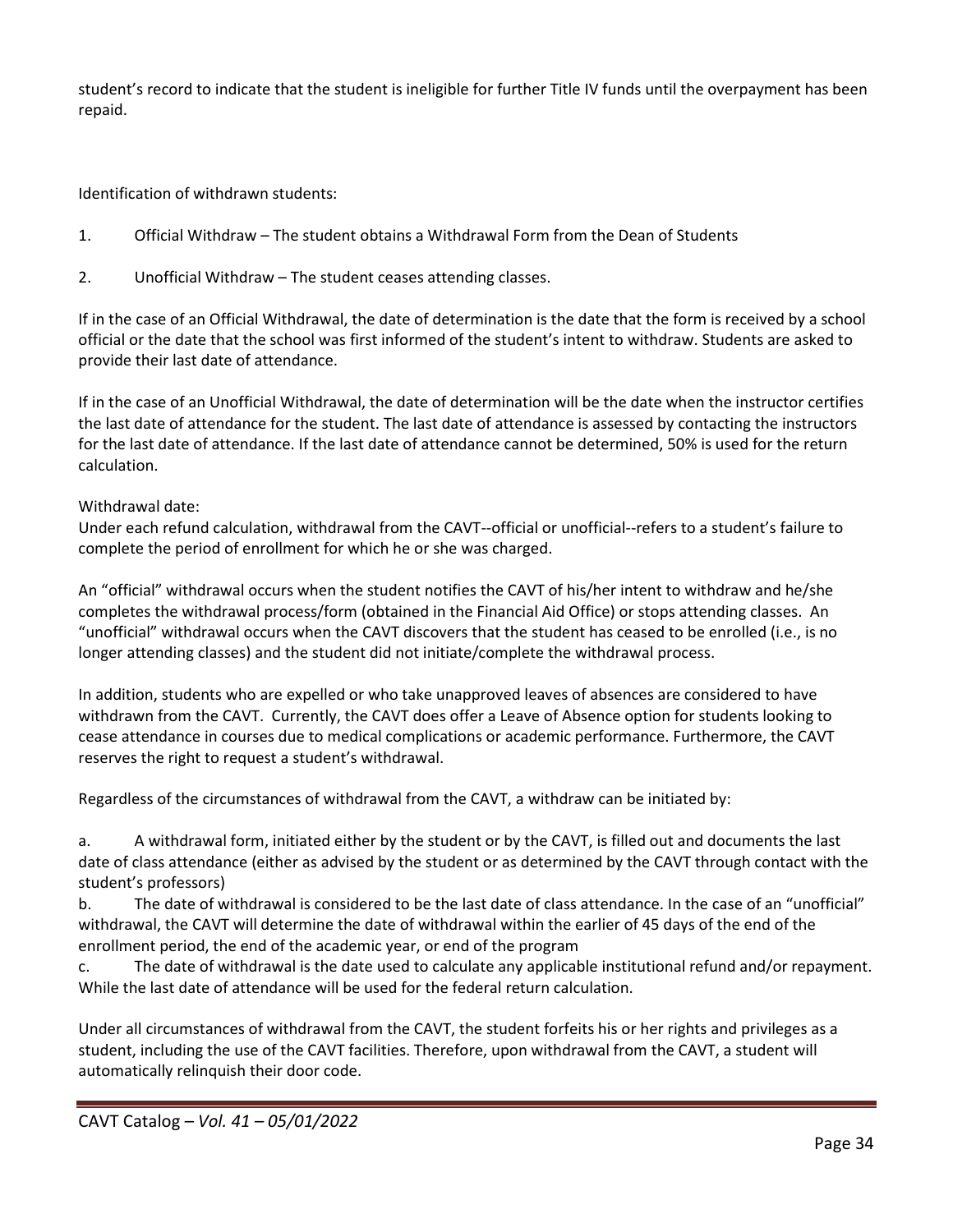If information regarding leaves of absence is not included here, you may wish to cross-reference other subsections of your manual or the policies and procedures of other offices that describe the institution's LOA policy, how that policy is communicated to each student, and how a student granted a LOA is tracked.

The last date of attendance is entered by the student on the withdraw form for official withdraws (unofficial withdraws require date confirmation from the student's instructors). The withdraw policy is communicated to each student on an individual basis as they come in for withdraw counseling. Students informed that there may be a return of their funds based on the last date of attendance.

The CAVT financial aid officer performs the Federal Return of Title IV Refund calculation using the USDOE's system located on CPS at: https://fafsa.ed.gov/FOTWWebApp/faa/faa.jsp. The payment period is used as part of the R2T4 calculation. The calculation is triggered by determining the official or unofficial withdrawal as described above.

Refunds to financial aid programs will be made within 45 days of the date the school determines that the student has (un)officially withdrawn, expelled, or takes an unapproved leave of absence. Furthermore, refunds will be redistributed in the following order:

- 1. Unsubsidized Federal Stafford Loans
- 2. Subsidized Federal Stafford Loans
- 3. Federal Perkins Loans
- 4. Federal PLUS/Grad PLUS Loans
- 5. Federal Pell Grants
- 6. Federal Academic Competitiveness Grant
- 7. National SMART Grants (if required)
- 8. Federal Supplemental Ed. Opportunity Grant
- 9. Other private or institutional sources of aid

For the CAVT, Institutional Charges are defined as all charges that are directly related to the attendance of classes. These items are tuition, other direct fees applied to billing account, room, board, etc…

For the CAVT, Non-institutional Charges are defined as all charges for special fees such as books or scrubs.

Information on students who have withdrawn is sent to the Financial Aid Officer from instructors.

Unless a student subject to verification and has provided all required verification documents in time for the school to meet the Return deadlines, the school includes aid as Aid Disbursed or Aid That Could Have Been Disbursed in the Return calculation only those Title IV Funds subject to verification.

Once the calculation has been performed it is filed away. An email to the CAVT bookkeeper is sent to inform them of the percent of the semester that was completed. If any adjustment in the tuition needs to occur, they will adjust it at that time.

If the student receives less Federal Student Aid than the amount earned, the CAVT will offer a disbursement of the earned aid that was not received. This is called "Post-Withdrawal Disbursement."

The CAVT financial aid officer is responsible for notifying the student or parent of the availability of a postwithdrawal disbursement.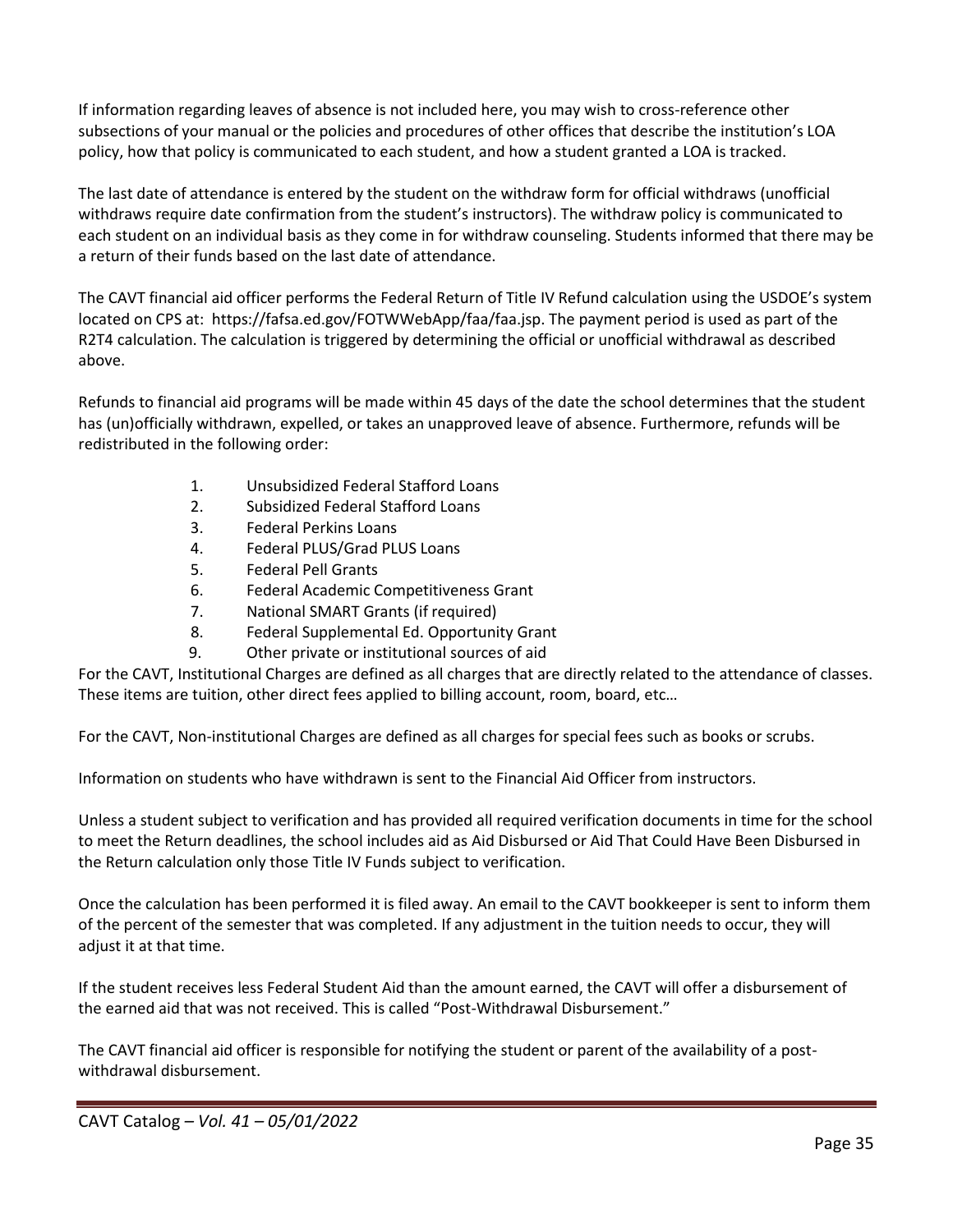The CAVT may disburse Title IV grant funds without permission up to the amount of outstanding charges due the institution. Within 30 days, a student/parent is notified in writing of eligibility/availability for a post-withdrawal disbursement of loans. All post-withdraw loan funds must be accepted or declined by signing and returning the authorization letter within a specified time frame (typically 14 business days).

The post-withdrawal authorization letter will include the source, type, and amount of loan funds they would like to accept for disbursement. Should the post-withdrawal disbursement include a PLUS loan, the parent may not receive a direct disbursement of funds that the institution wishes to credit to the student account and the CAVT will obtain permission to credit loan funds to a student's account to cover unpaid institutional charges. Students and parents are discouraged from obtaining the post-withdrawal loan disbursement to keep their debt down or to cancel the loan. This notification will be sent ASAP but no later than 30 calendar days after the determination that the student withdrew.

The CAVT financial aid officer monitors R2T4 post-withdrawal disbursements. Revisions to the student award package may be made and the R2T4 calculation processed as indicated above. The CAVT financial aid officer will not request Title IV funds for a post-withdrawal disbursement until it is determined that the disbursement can be made within three business days.

As stated above The CAVT financial aid officer will calculate the institutional and student shares of unearned aid using the USEDOE system.

Returning Unearned Funds will be distributed in the following order

- 1. Unsubsidized Federal Stafford Loans
- 2. Subsidized Federal Stafford Loans
- 3. Federal Perkins Loans
- 4. Federal PLUS/Grad PLUS Loans
- 5. Federal Pell Grants
- 6. Federal Academic Competitiveness Grant
- 7. National SMART Grants (if required)
- 8. Federal Supplemental Ed. Opportunity Grant
- 9. Other private or institutional sources of aid

Upon determining a Title IV repayment exists the CAVT financial aid officer may:

- Notify students they may owe a Title IV grant repayment.
- Inform students they owe a debt to the CAVT as a result of the Title IV grant repayment.
- Return the school's portion of unearned funds
- May report any overpayment to the National Student Loan Data System (NSLDS) if the student has neither repaid nor made satisfactory repayment arrangements.

The CAVT may return funds on behalf of a student who owes an overaward and consider the returned funds as the student's debt to the institution. The institution may enter into a repayment agreement with the student. The consequences of owing an overpayment may impact the student's eligibility for future Title IV aid, continued enrollment in the CAVT until the debt is paid or referred to collections.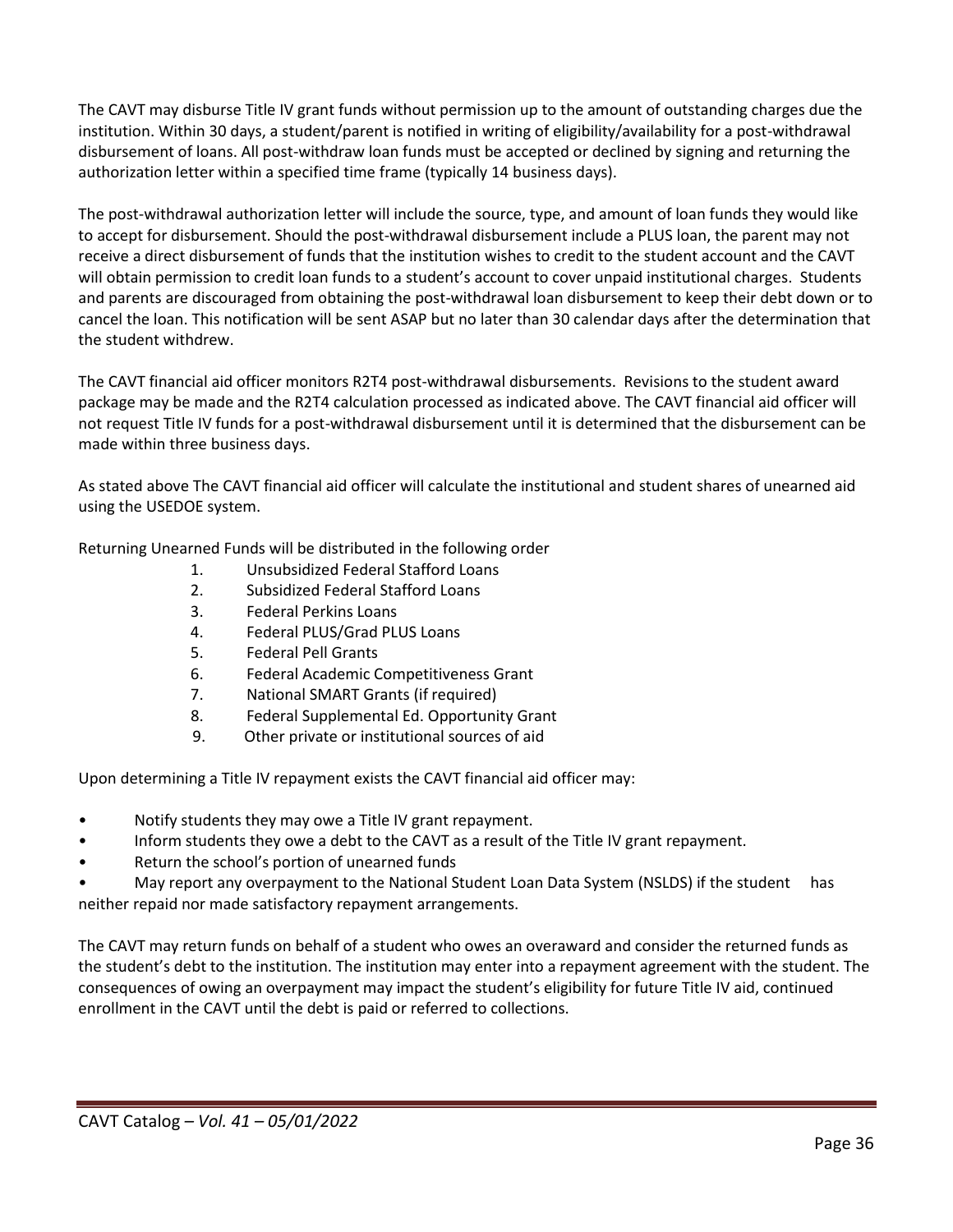# <span id="page-36-0"></span>**Preparation for the Veterinary Technician National Exam**

After graduation from the veterinary technology program, students will take the Veterinary Technician National Exam (VTNE) in order to qualify to apply to their state of choice for credentials as a Certified Veterinary Technician (CVT), Licensed Veterinary Technician (LVT), or Registered Veterinary Technician (RVT). Students will need to inquire with their state of choice to learn about individual state requirements, which may include the possibility of credit or criminal background checks or additional state exams. Additional information about state requirements may be found on line from each individual state licensing board, or by contacting the Colorado Association of Certified Veterinary Technicians (CACVT) at: [http://www.cacvt.com/](http://www.google.com/url?q=http%3A%2F%2Fwww.cacvt.com%2F&sa=D&sntz=1&usg=AFQjCNGUxm8Q_OJlJP1DVjWTPoTtO-oRiA)

# <span id="page-36-1"></span>**Graduation Requirements**

In order to graduate, all students MUST:

- Have achieved an overall grade point average of at least "C".
- Have achieved a grade of at least "C" on all courses on their transcripts. Students are required to retake courses for which they receive less than a grade of "C".
- Be a student in good standing.
- Have all tuition and fees paid in full.
- Not be on academic warning or probation.
- Not have any outstanding issues with regard to student conduct.
- Have completed an internship.
- Have completed the AVMA required task list. It is imperative that all students keep track of their required task list and ensure that they make all efforts to complete their book by the start of internship. The CAVT will make tasks available to students who do not complete their book by internship when those tasks become available; however, current students on time with their task books will take priority.
- NOTE: A full time student without any transfer credits will need 2 years to complete the veterinary technician program.
- All students must schedule an in-person interview to be certified for graduation. This is typically done just as a student's internship is complete. Further information is available in the student guide, which is distributed at orientation.
- Successfully finish an exit interview where all graduation requirements and other documents will be reviewed.

### Graduation Honors:

Students will be recognized for outstanding academic achievement for earning a 3.5 or better cumulative grade point average. The three levels of recognition are as follows:

|                                      | <b>Cumulative GPA</b> |
|--------------------------------------|-----------------------|
| Cum Laude (with honor)               | 3.50 to 3.749         |
| Magna Cum Laude (with great honor)   | 3.75 to 3.99          |
| Summa Cum Laude (with highest honor) | 4.00                  |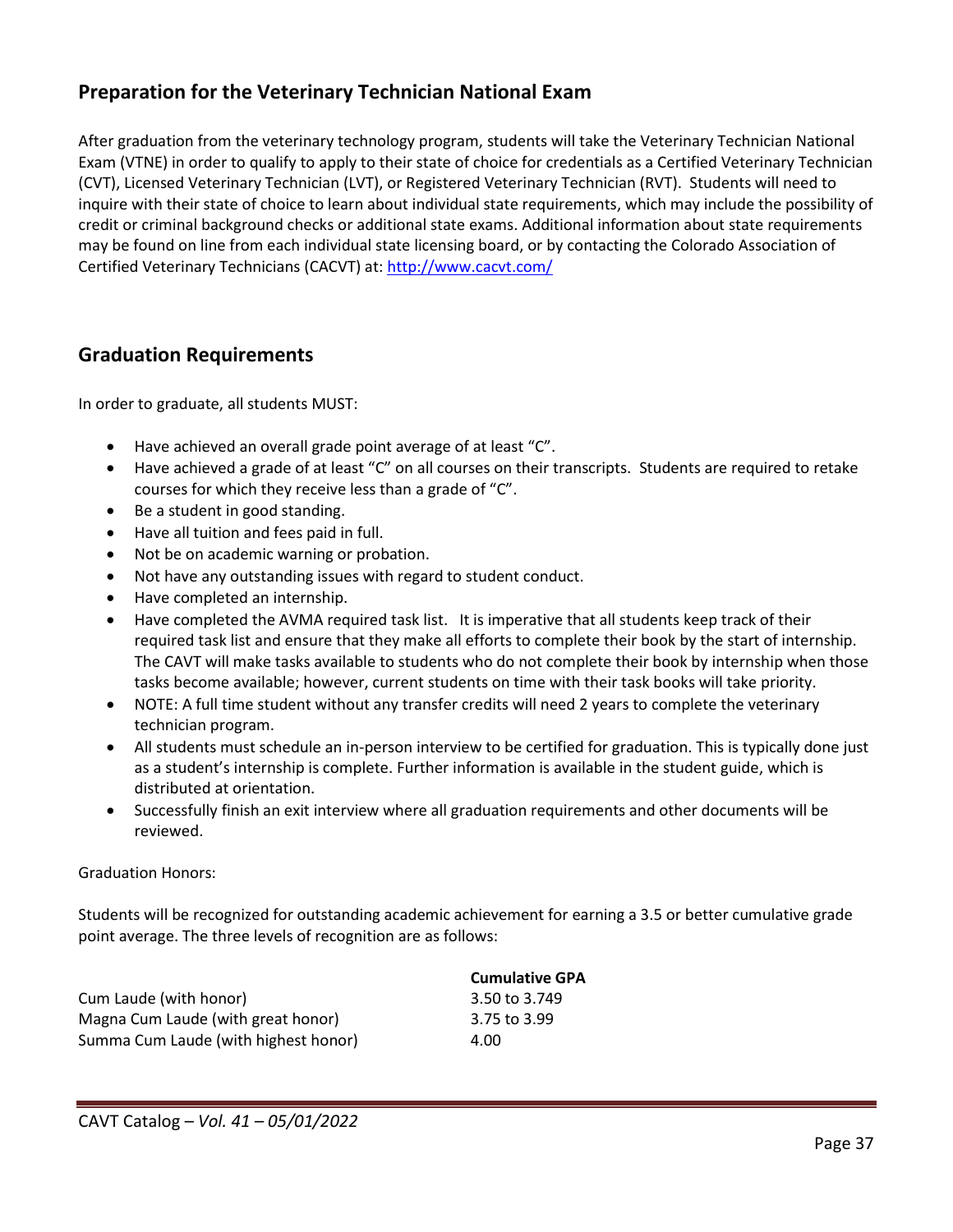# <span id="page-37-0"></span>**CAVT Quarter schedule 2020-2021<sup>23</sup>**

| Quarter       | Year | Start             | End                 |
|---------------|------|-------------------|---------------------|
| 1             | 2022 | Monday, January 3 | Friday, March 11    |
| 2             | 2022 | Monday, April 4   | Friday, June 10     |
| 3             | 2022 | Monday, July 5    | Friday, September 9 |
| 4             | 2022 | Monday, October 3 | Friday, December 16 |
|               |      |                   |                     |
| 1             | 2023 | Monday, January 3 | Friday, March 10    |
| $\mathcal{P}$ | 2023 | Monday, April 3   | Friday, June 9      |
| 3             | 2023 | Monday, July 3    | Friday, September 8 |
| 4             | 2023 | Monday, October 3 | Friday, December 15 |
|               |      |                   |                     |

# Veterinary Technology

# **Observed School Holidays:**

<span id="page-37-1"></span>Memorial Day Independence Day Labor Day Thanksgiving Week Christmas Day New Year's Day

<sup>&</sup>lt;sup>23</sup> Quarter 1 ("Winter Quarter"); Quarter 2 ("Spring Quarter"); Quarter 3 ("Summer Quarter"), and; Quarter 4 ("Fall Quarter").